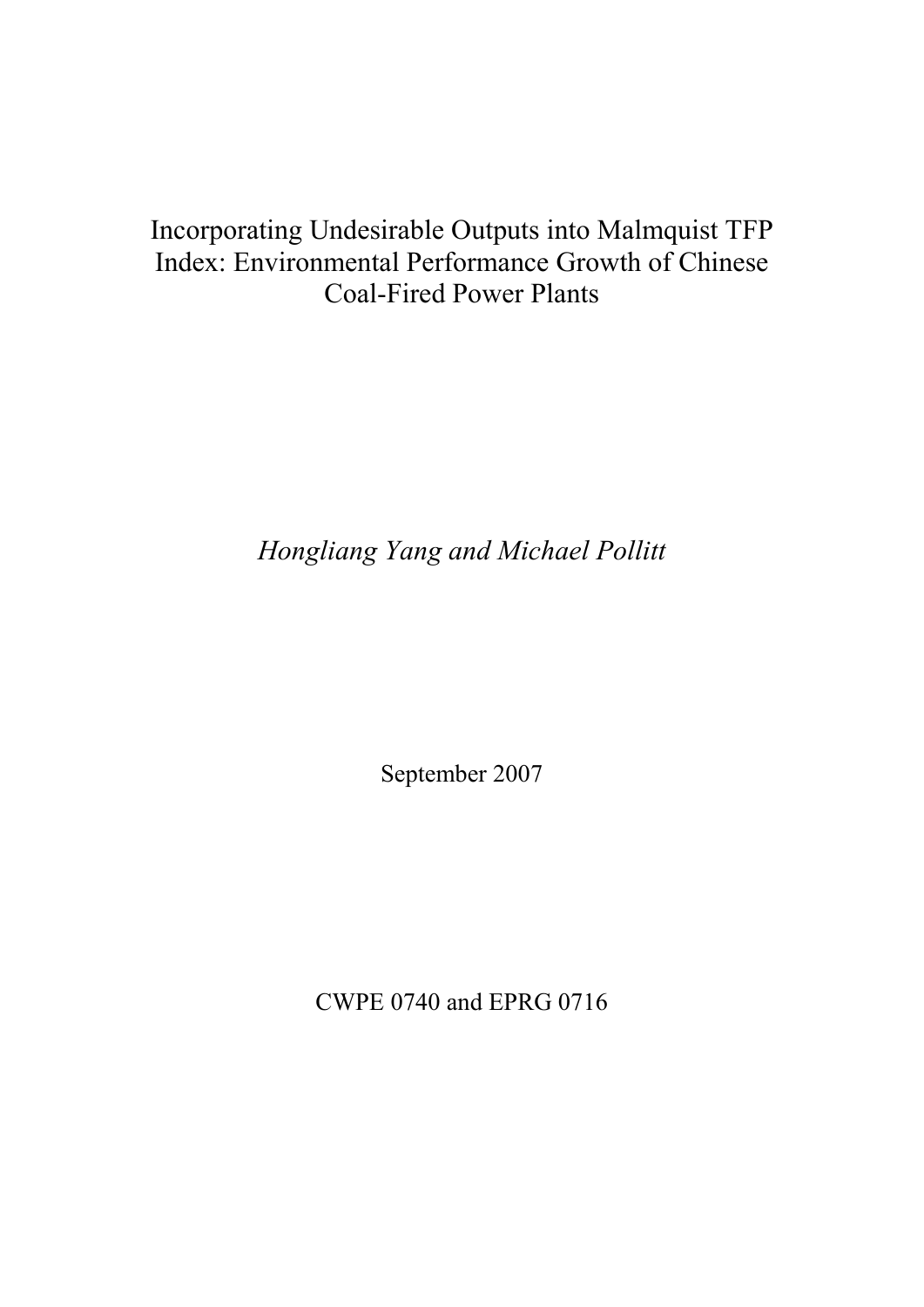# Incorporating Undesirable Outputs into Malmquist TFP Index: Environmental Performance Growth of Chinese Coal-Fired Power Plants

Hongliang Yang<sup>\*</sup> and Michael Pollitt<sup>\*\*</sup>

#### Abstract

In this article we examine the effects of undesirable outputs on the Malmquist TFP indices. Our empirical work uses an unbalanced panel which covers 796 utility and non-utility coal-fired power plants in China during 1996-2002. In order to meet the requirement of a balanced panel for calculating the Malmquist indices, an innovative fake unit approach has been introduced. Our final results show that (1) the growth of the Chinese electricity heavily depends upon an increase of resource input; and (2) huge potential remains with regards to the efficiency improvement and emissions control in Chinese coal-fired power plants.

Keywords: Malmquist indicies, total factor productivity, Chinese electricity, power plant efficiency

JEL classification: D24, L94

# 1. Introduction

 $\ddot{ }$ 

Although it is widely acknowledged in efficiency analysis literature that analysts should consider the effects of undesirable outputs, in studies of productivity change analysis, very few published papers have taken these effects into consideration. As environmental concern increases, there is a more urgent need for us to consider such effects. Following a discussion of previous literature on the Malmquist TFP index, this paper attempts to contribute to the discussion of this concern in three ways. Firstly, it attempts to incorporate undesirable outputs into productivity change measurement by introducing a new emission-incorporated Malmquist TFP index. Secondly, this paper tries to define a pure environmental performance index based on previous studies on attribute-incorporated Malmquist indices. Thirdly, this research attempts to provide a relatively objective analysis of performance growth in Chinese coal-fired power plants. Lam and Shiu (2004) reported a 2.1% annual TFP growth of the Chinese electricity generation sector between 1995 and 2000, using a DEA benchmarking approach. However, their paper represented more of a snapshot of the Chinese electricity industry, rather than a complete investigation. This is because the number of observations made was quite small. The data used included annually aggregated figures in terms of administrative provinces, and only 30 DMUs were studied. Also, they only considered traditional inputs and outputs, leaving emissions resulting from electricity generation

<sup>\*</sup> Judge Business School, University of Cambridge, h.yang.03@cantab.net

<sup>\*\*</sup>Judge Business School, University of Cambridge, m.pollitt@jbs.cam.ac.uk

The authors are both members of the ESRC Electricity Policy Research Group whose financial support is acknowledged. Comments on an earlier draft by Prof. Stephen Littlechild and Prof. Emmanuel Thanassoulis are also acknowledged. They have benefited from comments received at presentations in Cambridge University. All remaining errors are their own.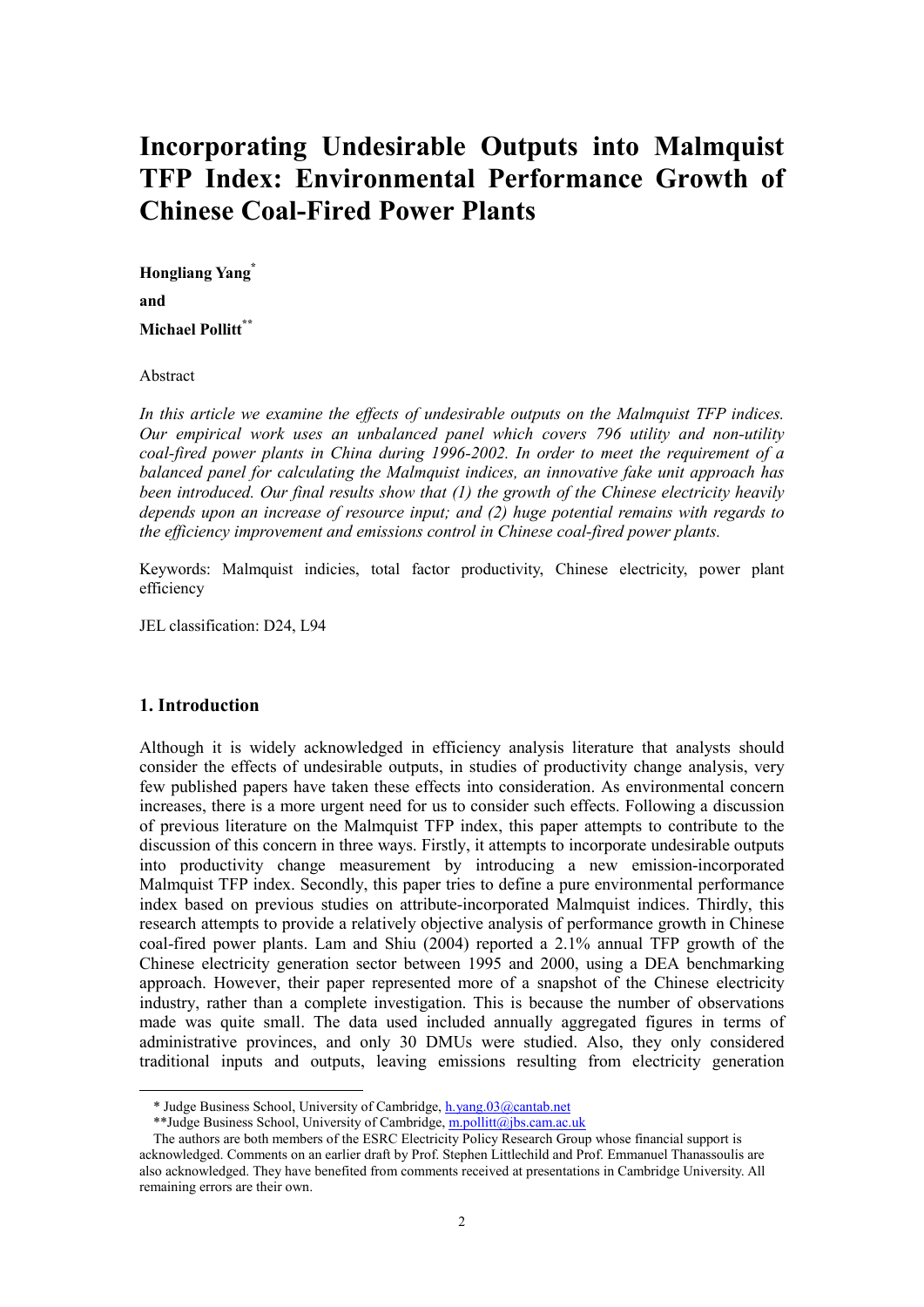unconsidered. However, the large share of coal-fired generating capacity has caused serious economic and environmental problems in China. So the incorporation of emissions into productivity change evaluation becomes necessary.

The panel data sample used in this research covers 796 utility and non-utility coal-fired power plants, distributed throughout 12 provinces in the mainland of China between 1996 and 2002. The total generating capacity of the sample was about 104GW in 2002. Calculating the Malmquist index normally requires a balanced panel data sample. However, during the report period many new power plants were built while old power plants were shut down on an annual basis. Apparently, it is therefore very hard to meet this balanced requirement. In order to solve this problem, this research introduces an innovative 'fake' decision-making unit approach. To the authors' knowledge, no other published papers on TFP change have used this method before.

In this paper, section 2 reviews previous literature on both the traditional Malmquist TFP and the attribute-incorporated Malmquist indices. Section 3 outlines the research methodology. Both an emission-incorporated Malmquist TFP index and a pure environmental performance index are defined in this section. Section 4 describes the research data, and also summarizes techniques for introducing a fake unit into the DEA-related Malmquist model. Section 5 reports the empirical results and section 6 concludes the paper.

# 2. Literature Review

## 2.1 Traditional Productivity Change Index

Analysis using index numbers to measure the TFP change of various production processes has been conducted for many years. Nishimizu and Page (1982) proposed a method to decompose TFP change into technical change (TECHCH) and technical efficiency change (EFFCH) when examining productivity change in Yugoslavia between 1965 and 1978. TECHCH was defined as change in the best practice production frontier, while EFFCH was defined to include all other productivity change, including 'learning by doing, diffusion of new technological knowledge, improved managerial practice, and so on'. In Nishimizu and Page's decomposition, the total TFP change is the sum of TECHCH and EFFCH. Bauer (1990) extended the decomposition of TFP change by showing how changes in cost efficiency might affect TFP growth. Generally, the above explorations require the arbitrary selection of a functional form for production technology, whereas the methods used below entail a non-parametric DEA approach.

Fare et al. (1994) calculated the TFP index as the geometric mean of two Malmquist productivity indices, the latter of which was introduced by Caves et al. (1982a, 1982b). Assume that the production technology  $S'$  at time t can be written as

 $S' = \{ (x', y') : \text{inputs} \mid x' \text{ can be used to produce } y' \},$ 

where  $x' \in R_+^N$  denotes input bundles and  $y' \in R^+$  refers to output bundles for time t (t = 1,..., T). Fare et al. (1994) then defined the output distance function at time  $t$  as

$$
D_c^t(x^t, y^t) = \text{Inf}\left\{\theta : (x^t, y^t/\theta) \in S^t\right\},\
$$

where  $D_x^t(x^t, y^t) \le 1$  if and only if  $(x^t, y^t) \in S^t$  under CRS assumption. Similarly, the output distance function at time  $t+1$  can also be defined. To calculate the related Malmquist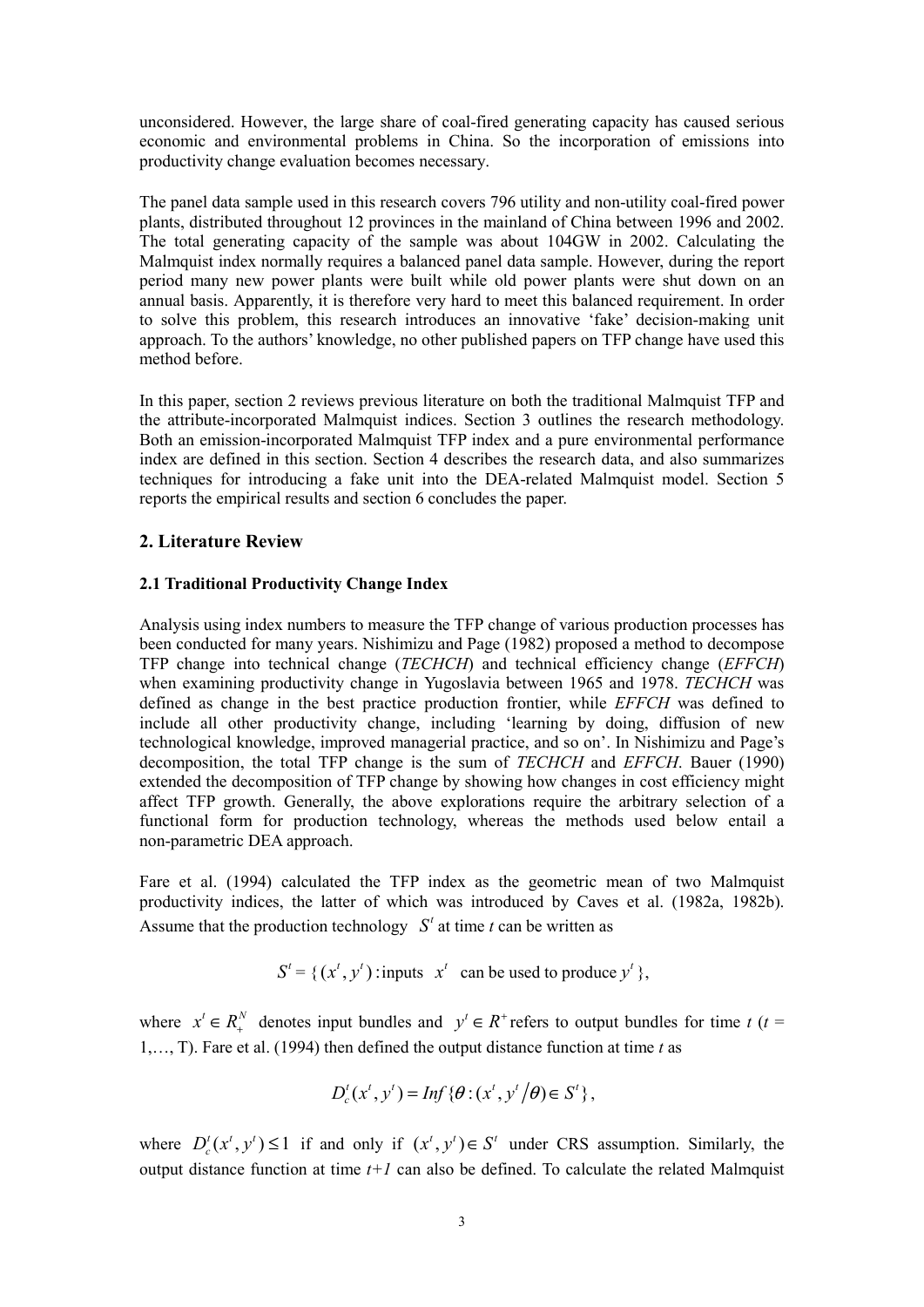index, two more distance functions have to be defined with respect to two different time periods. One is to measure the distance of production  $(x^{t+1}, y^{t+1})$  relative to technology at time t, and the other is that of production  $(x^t, y^t)$  relative to technology at time  $t+1$ .



Figure 1: Output Distance Function and the Malmquist TFP Change Index

Figure 1 shows the calculation of output distance functions. In Figure 1  $S_c^{t+1}$  and t  $S_c^t$  represent CRS production frontiers, while  $S_v^{t+1}$  and  $S_v^t$  represent VRS production frontiers, at times  $t+1$  and t respectively. Under CRS, the measures of various output distance functions are:

$$
D_c^t(x^t, y^t) = Inf \{ \theta : (x^t, y^t / \theta) \in S^t \} = \frac{oa}{ob}
$$
 (1)

$$
D_c^{t+1}(x^{t+1}, y^{t+1}) = Inf \{ \theta : (x^{t+1}, y^{t+1} / \theta) \in S^{t+1} \} = \frac{oe}{of}
$$
 (2)

$$
D'_{c}(x^{t+1}, y^{t+1}) = Inf \{ \theta : (x^{t+1}, y^{t+1} / \theta) \in S^{t} \} = \frac{oe}{oc}
$$
 (3)

and

$$
D_c^{t+1}(x^t, y^t) = Inf \{ \theta : (x^t, y^t / \theta) \in S^{t+1} \} = oa/d
$$
 (4)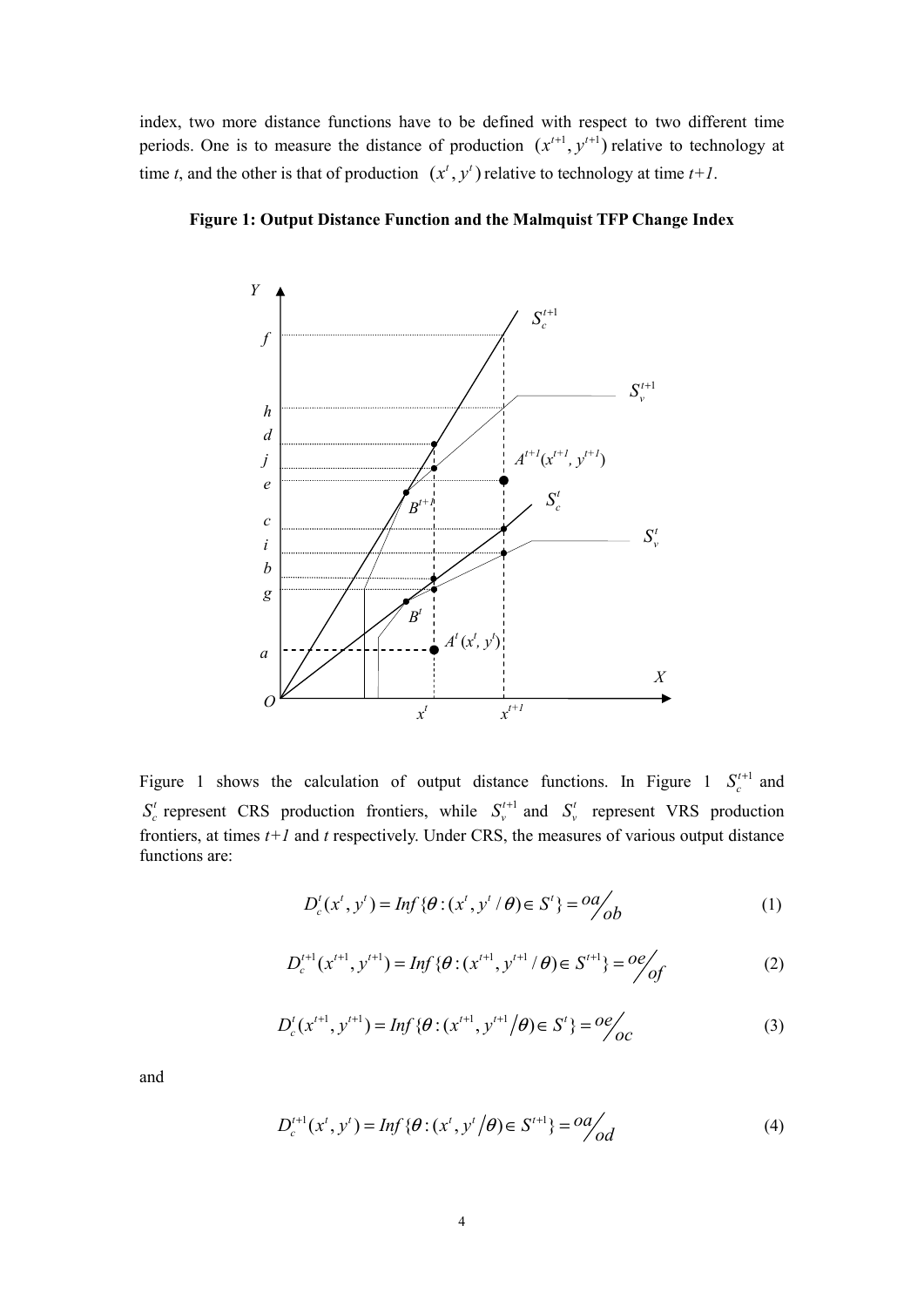Fare et al.'s Malmquist TFP change index  $M^{Fare}(x^{t+1}, y^{t+1}, x^t, y^t)$  can then be defined as

$$
M^{Fare}(x^{t+1}, y^{t+1}, x^t, y^t) = \left[ \frac{D_c^t(x^{t+1}, y^{t+1})}{D_c^t(x^t, y^t)} \times \frac{D_c^{t+1}(x^{t+1}, y^{t+1})}{D_c^{t+1}(x^t, y^t)} \right]^{1/2}
$$
  

$$
= \frac{D_c^{t+1}(x^{t+1}, y^{t+1})}{D_c^t(x^t, y^t)} \times \left[ \frac{D_c^t(x^{t+1}, y^{t+1})}{D_c^{t+1}(x^{t+1}, y^{t+1})} \times \frac{D_c^t(x^t, y^t)}{D_c^{t+1}(x^t, y^t)} \right]^{1/2}
$$
  
*(EFFCH<sub>c</sub>)* (*TECHCH<sub>c</sub>)*  

$$
= \left( \frac{oe}{of} \right) \left( \frac{ob}{oa} \right) \left( \frac{of}{oc} \times \frac{od}{ob} \right)^{1/2}
$$
 (5)

The ratio outside the brackets in Equation (5) is defined as technical efficiency change (EFFCH) and the ratio inside the brackets as technical change (TECHCH).

$$
EFFCH_c = \frac{D_c^{t+1}(x^{t+1}, y^{t+1})}{D_c^t(x^t, y^t)} = \left(\frac{oe}{of}\right)\left(\frac{ob}{oa}\right)
$$
\n(5a)

$$
TECHCHc = \left[ \frac{D_c'(x^{t+1}, y^{t+1})}{D_c^{t+1}(x^{t+1}, y^{t+1})} \times \frac{D_c'(x^t, y^t)}{D_c^{t+1}(x^t, y^t)} \right]^{1/2} = \left( \frac{of}{oc} \times \frac{od}{ob} \right)^{1/2}
$$
(5b)

Normally, if VRS is assumed then there is

$$
D_c(x, y) = D_v(x, y) \times SE(x, y)
$$
\n<sup>(6)</sup>

where SE represents the scale efficiency. Based on Equation (6), Fare et al. further decomposed the EFFCH term into two more components under the VRS frontier: pure technical efficiency change (PEFFCH) and scale efficiency change (SCH).

$$
\frac{D_c^{t+1}(x^{t+1}, y^{t+1})}{D_c^t(x^t, y^t)} = \frac{D_v^{t+1}(x^{t+1}, y^{t+1})}{D_v^t(x^t, y^t)} \times \frac{SE^{t+1}(x^{t+1}, y^{t+1})}{SE^t(x^t, y^t)}
$$
\n
$$
(7)
$$
\n
$$
(PEFFCH_v) \qquad (SCH)
$$

In terms of Figure 1 the ratio forms of  $PEFFCH$ , and  $SCH$  can be written in the following ratio forms:

$$
PEFFCH_v = \frac{D_v^{t+1}(x^{t+1}, y^{t+1})}{D_v^t(x^t, y^t)} = \left(\frac{oe}{oh}\right)\left(\frac{og}{oa}\right)
$$
(7a)

$$
SCH = \frac{SE^{t+1}(x^{t+1}, y^{t+1})}{SE^{t}(x^{t}, y^{t})} = \left(\frac{oh}{of}\right)\left(\frac{ob}{og}\right)
$$
(7b)

Finally then, Fare et al.'s Malmquist TFP change index  $M^{Fare}(x^{t+1}, y^{t+1}, x^t, y^t)$  is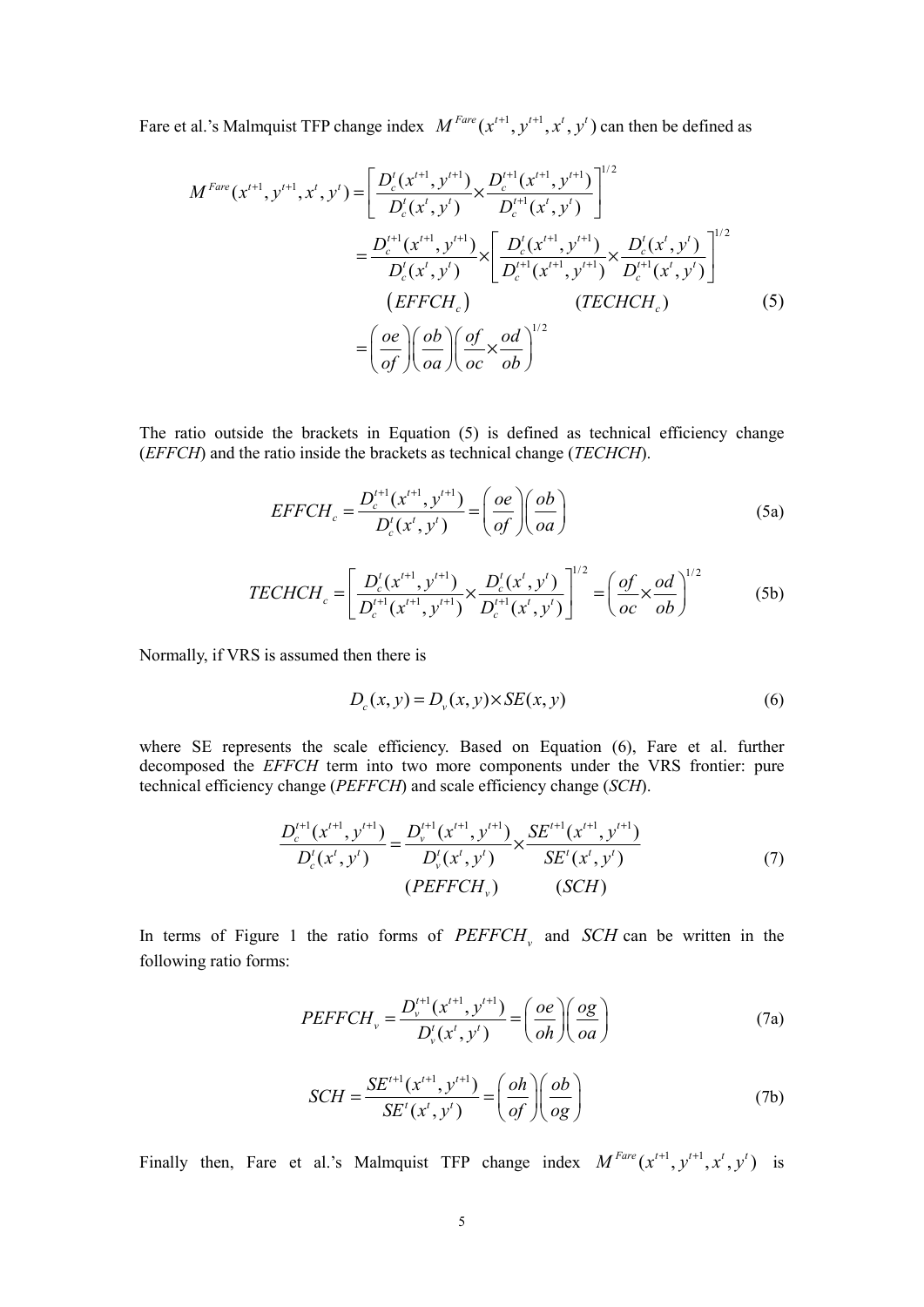decomposed as:

$$
M^{Fare}(x^{t+1}, y^{t+1}, x^t, y^t) = PEEFCH_v \times SCH \times TECHCH_c
$$
\n
$$
(8)
$$

Ray and Desli (1997) pointed out that Fare et al.'s (1994) decomposition in Equation (8) posed a problem of internal inconsistency. They argued that Fare et al.'s measure of TECHCH, which is defined in Equation (5b), correctly measures technical change only when CRS is assumed. However, if this is the case under CRS then no scale inefficiency exists by definition. In other terms, if scale inefficiency does exist and leads to the VRS assumption, then Fare et al.'s measure of technical change is flawed because it does not measure the shift in the VRS frontier.

Ray and Desli's argument is very strong. They then proposed their decomposition of the Malmquist TFP index based on VRS frontiers. However, Ray and Desli's decomposition is not without problems. Firstly, as Fare et al. (1997) pointed out, although Ray and Desli provided different specifications for the TECHCH and SCH components based on VRS reference technology, their overall Malmquist TFP index was still computed in terms of a CRS benchmark. Therefore, Ray and Desli's overall measure of Malmquist TFP is in essence identical to Fare et al.'s (See Appendix). Secondly, Ray and Desli (1997) also recognized that highest average productivity could only be achieved at the tangent point of VRS and CRS frontiers. The problem then becomes whether or not we believe that the VRS frontier can represent best practice in the industry. If not, then there is no ground for us to use the shift of VRS frontier to represent technical change correspondingly. Thirdly, Grifell-Tatje and Lovell (1995) pointed out that when VRS is assumed, the Malmquist TFP index defined in Equation (5) provides an inaccurate measure of TFP change. This inaccuracy is systematic and depends on the magnitude of scale economies. All these reasons question the rationality of using the VRS frontier as a benchmarking technology for calculating the Malmquist TFP indices.

Therefore, this paper adopts the CRS frontier as a benchmarking technology. However, in recognition of Ray and Desli's inconsistency argument against Fare et al.'s decomposition, the author only decomposes the Malmquist TFP index into two components, namely technical efficiency change (EFFCH) and technical change (TECHCH), as defined in Equation (5).

### 2.2 Incorporating Emissions into Malmquist Indices

One of the persistent difficulties in the measurement of productivity is how to explain the effect of certain attributes of the production process. Current literature on attribute-incorporated Malmquist indices mainly focuses on the examining process and the quality features of a production. This section attempts to develop an emission-incorporated Malmquist TFP index based on the discussion of current literature.

Fixler and Ziechang (1992) showed how the Malmquist productivity index can be used to account for changes in inputs, outputs and process and quality attributes. Denote inputs by  $x' \in R^+$ , outputs by  $y' \in R^+$  and attributes by  $a' \in R^+$  for time period t  $(t = 1, ..., T)$ . Then the production technology  $S<sup>t</sup>$  at time t becomes

 $S' = \{ (x', y', a') : \text{inputs } x' \text{ can be used to produce } y' \text{ and } a' \}.$ 

The distance functions with respect to different time periods can then be defined. For example, the input distance function incorporating attributes  $a^t \in R^+$  at time t is defined as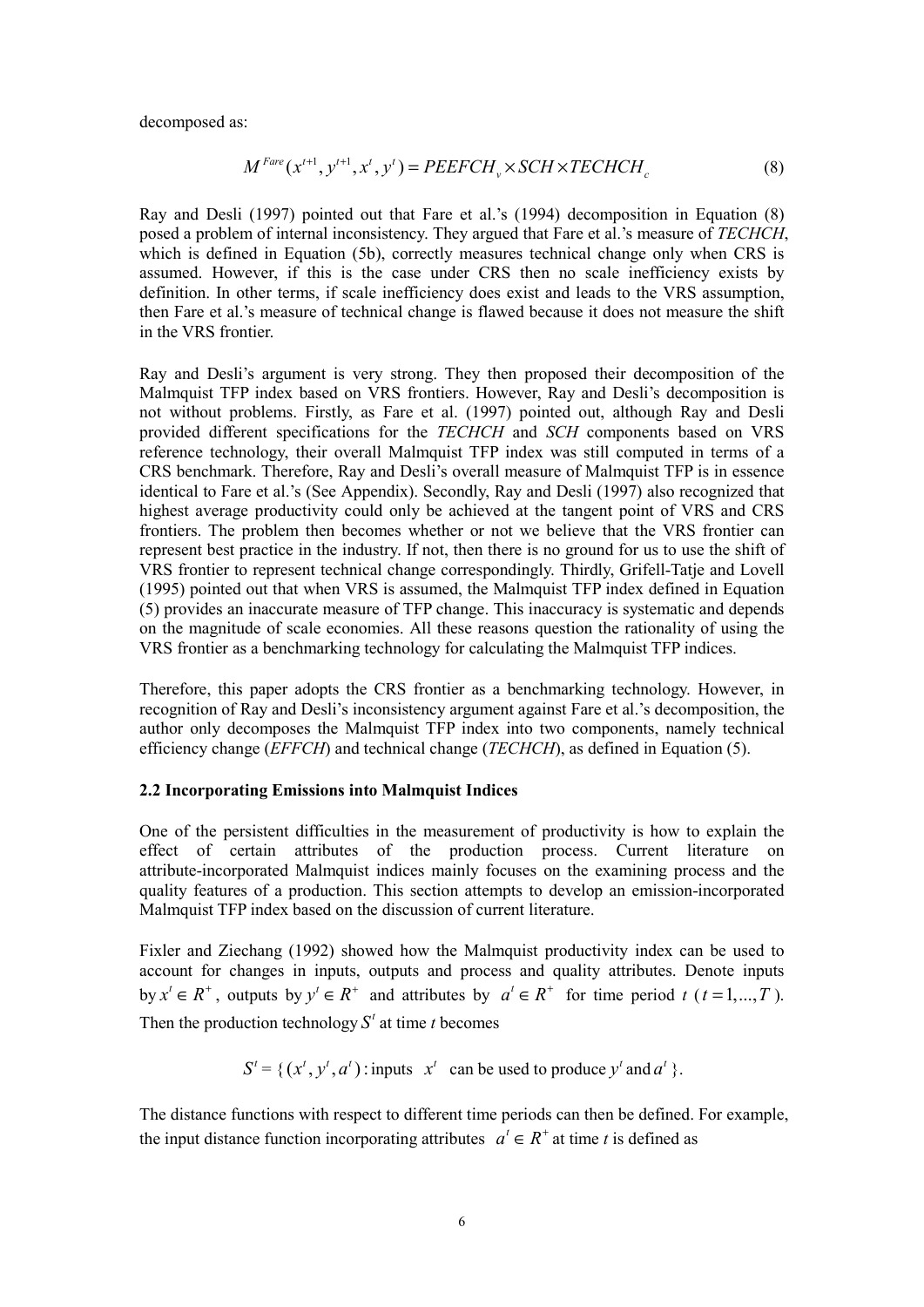$$
D^{t}(x^{t}, y^{t}, a^{t}) = Sup \big\{\rho : (x^{t} / \rho, y^{t}, a^{t}) \in S^{t}\big\}
$$

Fixler and Ziechang (1992) defined their attribute-incorporated, input-oriented productivity index as Equation  $(9)$ , which is essentially extended from Equation  $(5)$  to include the attribute vector a:

$$
M_a^{Fixler}(x^{t+1}, y^{t+1}, a^{t+1}, x^t, y^t, a^t) = \left[ \frac{D^t(x^t, y^t, a^t)}{D^t(x^{t+1}, y^{t+1}, a^{t+1})} \times \frac{D^{t+1}(x^t, y^t, a^t)}{D^{t+1}(x^{t+1}, y^{t+1}, a^{t+1})} \right]^{1/2} (9)
$$

Following Fixler and Ziechang, Fare et al. (1995) proposed a new Malmquist index to incorporate the non-marketable attributes of production when measuring the service quality of Swedish pharmacies:

$$
M_a^{Fare}(x^{t+1}, y^{t+1}, a^{t+1}, x^t, y^t, a^t) = \left[ \frac{D^t(x^{t+1}, y^{t+1}, a^{t+1})}{D^t(x^t, y^t, a^t)} \times \frac{D^{t+1}(x^{t+1}, y^{t+1}, a^{t+1})}{D^{t+1}(x^t, y^t, a^t)} \right]^{1/2}
$$
(10)

Fare et al.'s definition is actually a reciprocal of Fixler and Ziechang's. Since Fare et al. (1995) used input distance functions to define the Malmquist productivity index, a value of less than one therefore corresponds to performance improvement, whereas a value greater than one reflects performance deterioration. This is an unhelpful representation of productivity growth, which we will return to later.

Based on the same logic as that apparent in Equation (5), Equation (10) can be decomposed into two factors. These are

$$
M_a^{Face} = \frac{D^{t+1}(x^{t+1}, y^{t+1}, a^{t+1})}{D^t(x^t, y^t, a^t)} \times \left[ \frac{D^t(x^{t+1}, y^{t+1}, a^{t+1})}{D^{t+1}(x^{t+1}, y^{t+1}, a^{t+1})} \times \frac{D^t(x^t, y^t, a^t)}{D^{t+1}(x^t, y^t, a^t)} \right]^{1/2}
$$
(10a)  
(EFFCH<sub>a</sub>)  
(TECHCH<sub>a</sub>)

Fare et al. also defined a quality (or quality change) index for the technology between time  $t$ and  $t+1$ :

$$
Q(x^{t+1}, y^{t+1}, a^{t+1}, x^t, y^t, a^t) = \left[ \frac{D^t(x^t, y^t, a^{t+1})}{D^t(x^t, y^t, a^t)} \times \frac{D^{t+1}(x^{t+1}, y^{t+1}, a^{t+1})}{D^{t+1}(x^{t+1}, y^{t+1}, a^t)} \right]^{1/2}
$$
(11)

The above three factors, including  $EFFCH_a$ ,  $TECHCH_a$  and  $Q_a^{t,t+1}$ , were reported as non-separable indices in Fare et al. (1995).

From the above, Equation (10) can also be arranged as:

$$
M_a^{Fare} = Q\left(x^{t+1}, y^{t+1}, a^{t+1}, x^t, y^t, a^t\right) \times \left[ \frac{D\left(x^{t+1}, y^{t+1}, a^{t+1}\right)}{D\left(x^t, y^t, a^{t+1}\right)} \times \frac{D^{t+1}\left(x^{t+1}, y^{t+1}, a^t\right)}{D^{t+1}\left(x^t, y^t, a^t\right)} \right]^{1/2},\tag{12}
$$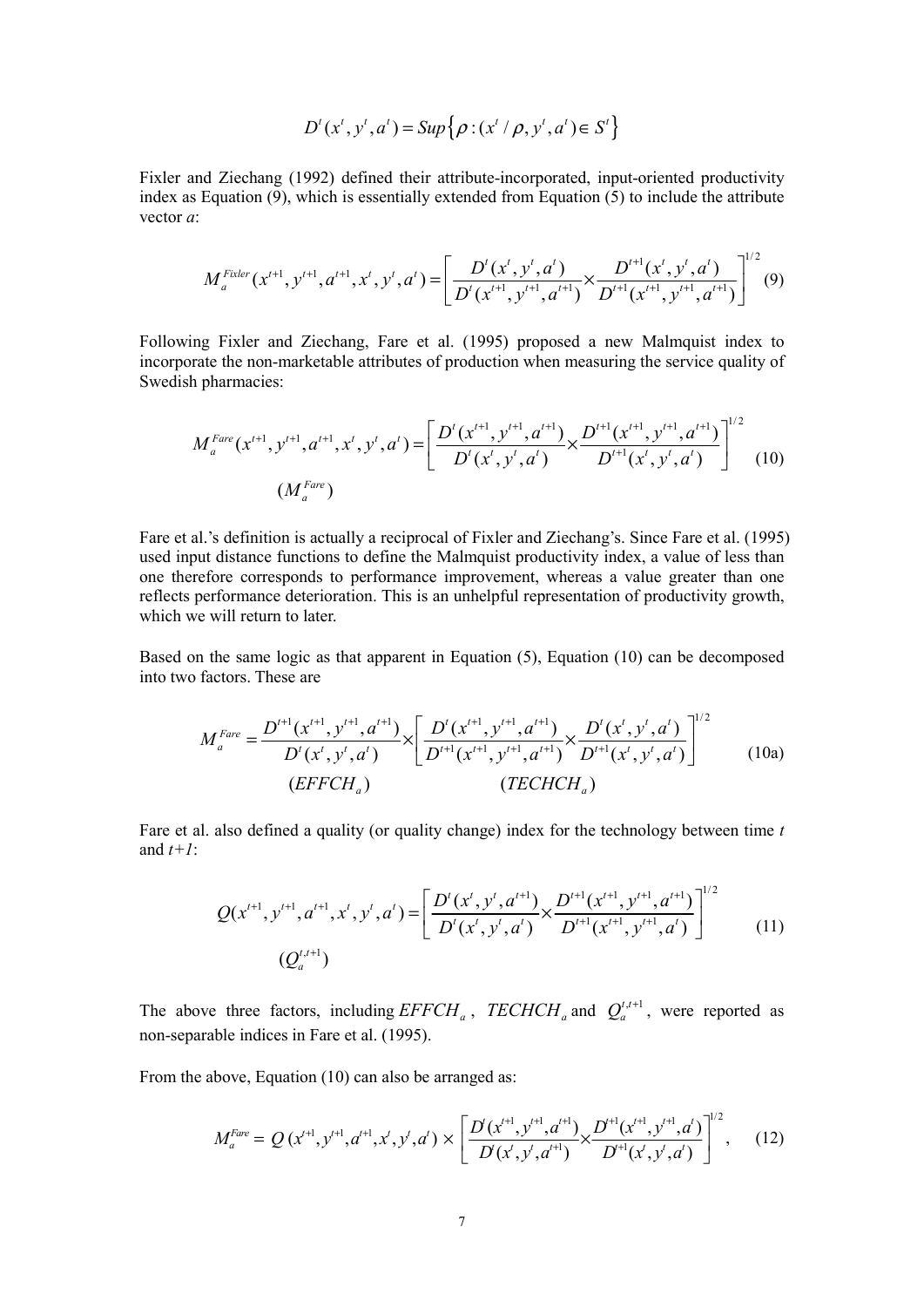where  $Q(x^{t+1}, y^{t+1}, a^{t+1}, x^t, y^t, a^t)$  is defined as in Equation (11).

If we can assume that the distance function is multiplicatively separable in attributes and inputs/outputs<sup>1</sup>, that is, if

$$
D^{t}(x^{t+1}, y^{t+1}, a^{t+1}) = A^{t}(a^{t+1}) \times D^{t}(x^{t+1}, y^{t+1}),
$$
\n(13)

then the second factor on the right hand side of Equation (12) becomes

$$
\begin{aligned}\n&\left[\frac{D^{t}(x^{t+1}, y^{t+1}, a^{t+1})}{D^{t}(x^{t}, y^{t}, a^{t+1})} \times \frac{D^{t+1}(x^{t+1}, y^{t+1}, a^{t})}{D^{t+1}(x^{t}, y^{t}, a^{t})}\right]^{1/2} \\
&= \left[\frac{D^{t}(x^{t+1}, y^{t+1}) \times A^{t}(a^{t+1})}{D^{t}(x^{t}, y^{t}) \times A^{t}(a^{t+1})} \times \frac{D^{t+1}(x^{t+1}, y^{t+1}) \times A^{t+1}(a^{t})}{D^{t+1}(x^{t}, y^{t}) \times A^{t+1}(a^{t})}\right] \\
&= \left[\frac{D^{t}(x^{t+1}, y^{t+1})}{D^{t}(x^{t}, y^{t})} \times \frac{D^{t+1}(x^{t+1}, y^{t+1})}{D^{t+1}(x^{t}, y^{t})}\right]^{1/2} \\
&= M^{t, t+1}\n\end{aligned} \tag{14}
$$

If the separability assumption of Equation (13) is held, the attribute-incorporated Malmquist index  $M_a^{Face}$  can therefore be written as

$$
M_a^{Fare} = Q_a^{t,t+1} \times M^{t,t+1}
$$
  
=  $Q_a^{t,t+1} \times EFFCH^{t,t+1} \times TECHCH^{t,t+1}$  (15)

The three factors on the right-hand side of Equation (15) are identified by Fare et al. (1995) as separable indices. The results of Fare et al. (1995) showed that quality attributes do make a difference in measured productivity change, but the separability assumption made in Equation (13) may not be appropriate.

Following Fare et al. (1995), Giannakis et al. (2005) used a similar definition of the quality-incorporated Malmquist index on a benchmarking study of electricity distribution utilities in the UK between 1991/92 and 1998/99. Compared with Fare et al. (1995), Giannakis et al.'s contributions are twofold. Firstly, differently from Fare et al. (1995), in which quality refers to attributes which require the use of more resources, Giannakis et al. (2005) used the number of minutes lost and the number of interruptions as attributes of quality. Therefore, although the term quality is still used, these attributes are actually the undesirable outputs of distribution utilities. Because undesirable outputs exist extensively in many production systems, Giannakis et al.'s extension on Fare et al.'s quality-incorporated Malmquist index can thus be used for a greater playing field.

Secondly, Giannakis et al. (2005) used the Malmquist index as described in Thanassoulis (2001), in which DEA efficiency scores, rather than distance functions, are used to define the Malmquist index. Because in CRS DEA the value of an input-oriented distance function is equal to the reciprocal of the DEA efficiency score<sup>2</sup>, Thanassoulis' definition is actually in

 $\ddot{ }$ 

<sup>&</sup>lt;sup>1</sup> In reality, the quality factor  $A<sup>t</sup>(.)$  can be computed residually by taking rations of two related distance functions.

 $2$  The input-oriented technical efficiency is equal to the inverse of the input distance function, while output-oriented technical efficiency is equal to the output distance function. Also, under the CRS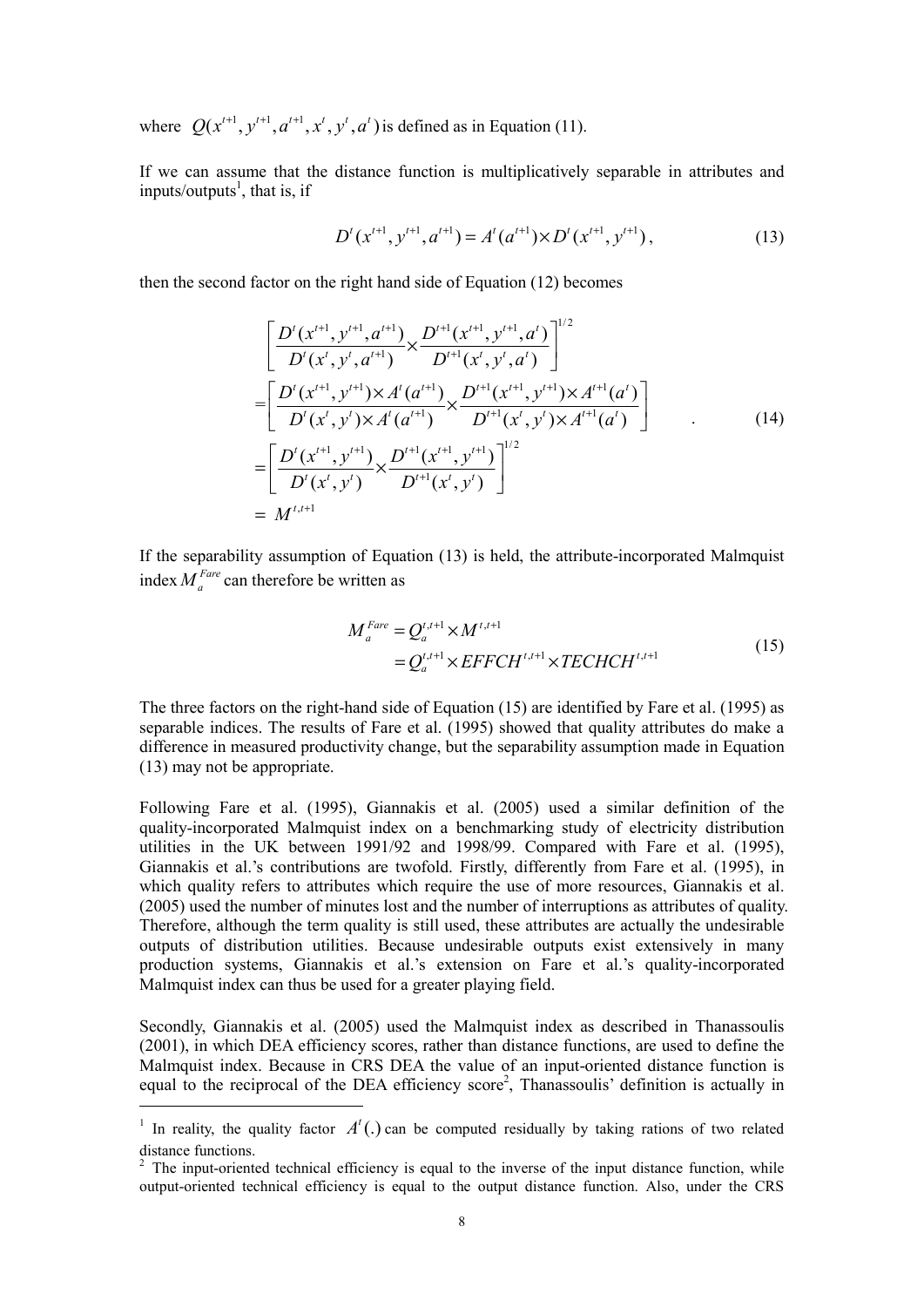line with Fixler and Ziechang's (1992) definition (which can be seen in Equation (9)). By this definition, a value greater than one reflects performance growth and a value less than one corresponds with performance degradation.

Giannakis et al. (2005) also reported an inconsistency between non-separable and separable Malmquist indices. However, Giannakis et al. (2005) did not notice the internal inconsistency problem of Fare et al. (1994), which was explained in the previous section. Their final decomposition of the quality-incorporated Malmquist indices still included a scale component when measuring *TECHCH* under the CRS frontier. Some of their final results may therefore be misleading.

To summarize, Fixler and Ziechang (1992) successfully showed how the Malmquist productivity indices can be used to account for changes in inputs, outputs and process and quality attributes. Fare et al. (1995) suggested that quality attributes do make a difference in measuring Malmquist productivity change. Also, their research results showed that the separability assumption is not consistent with the attribute-incorporated distance function. Giannakis et al. (2005) extended the attribute-incorporated Malmquist index to include undesirable outputs as quality attributes. This extension enlarged the playing field of the attribute-incorporated Malmquist indices. Additionally, as explained above, Fare et al.'s measurement is not in line with the daily custom of the people. Fixler and Ziechang (1992) and Giannakis et al. (2005) have escaped this problem by using a different setting for the Malmquist productivity index.

Based on the above, this paper will firstly, define an emission-incorporated Malmquist index following Fixler and Ziechang (1992) and Giannakis et al. (2005). Secondly, although inconsistent evidence for a separability assumption (for their samples) is reported in both Fare et al. (1995) and Giannakis et al. (2005), because some new features will be assigned to variables in the Malmquist indices in this paper, the authors will test the separability assumption again before formally rejecting it - so as to not make an arbitrary conclusion.

# 3. Methodology

It is widely acknowledged that ignoring undesirable outputs in efficiency analyses may bring misleading results. Therefore, it is necessary to examine the effects of undesirable outputs on productivity change over time.

# 3.1 Incorporating Emissions into the Malmquist Productivity Index

Assume that we have  $N$  (homogeneous) decision making units (DMUs), each using  $M$  inputs  $x \in R_+^M$  to produce P desirable outputs  $y^d \in R_+^P$  and S undesirable outputs  $y^u \in R_+^S$ . The production technology  $S^t$  at time  $t$  ( $t = 1, 2, ..., T$ ) can be written as

 $S' = \{ (x^t, y^{d,t}, y^{u,t}) : \text{inputs} \mid x^t \text{ can be used to produce } y^{d,t} \text{ and } y^{u,t} \}.$ 

Under the CRS frontier, the input distance function incorporating undesirable outputs is defined as

$$
D^{t}(x^{t}, y^{d,t}, y^{u,t}) = Sup \bigg\{\rho : (x^{t}/\rho, y^{d,t}, y^{u,t}/\rho) \in S^{t}\bigg\}
$$

frontier, the input oriented technical efficiency is equal to the output oriented technical efficiency. For details, please refer to (Coelli et al., 2005).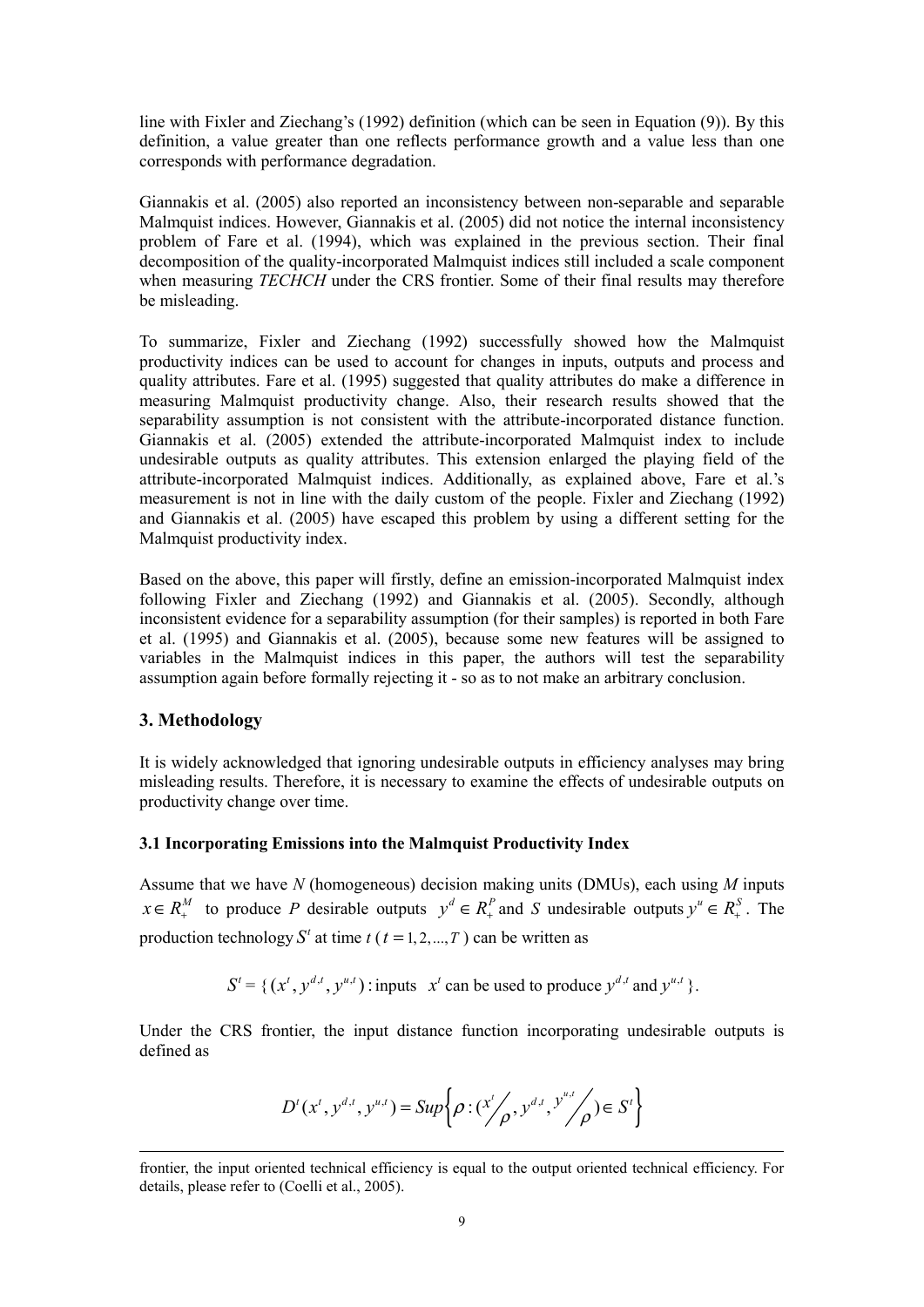Similarly, distance functions with respect to different time periods can also be defined. Following Fixler and Ziechang (1992), we can then define the emissions-incorporated input-oriented Malmquist TFP index ( $M_e^{t,t+1}$ ) as

$$
M_e^{t,t+1}(x^{t+1}, y^{d,t+1}, y^{u,t+1}, x^t, y^{d,t}, y^{u,t}) = \left[ \frac{D^t(x^t, y^{d,t}, y^{u,t})}{D^t(x^{t+1}, y^{d,t+1}, y^{u,t+1})} \times \frac{D^{t+1}(x^t, y^{d,t}, y^{u,t})}{D^{t+1}(x^{t+1}, y^{d,t+1}, y^{u,t+1})} \right]^{1/2}
$$
(16)

As mentioned above, Equation (16) is actually equal to Equation (17), which is similar to those defined in Giannakis et al. (2005).

$$
M_e^{t,t+1} = \left[ \frac{TE_c^t(x^{t+1}, y^{d,t+1}, y^{u,t+1})}{TE_c^t(x^t, y^{d,t}, y^{u,t})} \times \frac{TE_c^{t+1}(x^{t+1}, y^{d,t+1}, y^{u,t+1})}{TE_c^{t+1}(x^t, y^{d,t}, y^{u,t})} \right]^{1/2}
$$
(17)

In Equation (17), for example,  $TE_c^t(x^{t+1}, y^{d,t+1}, y^{u,t+1})$  represents a firm's technical efficiency score under the CRS frontier at time  $t$ , using input and output bundles at time  $t+1$ .

Based on the same logic as Equation (5), the emissions-incorporated input-oriented Malmquist index defined in Equation (16) can be decomposed as follows:

$$
M_e^{t,t+1} = \frac{D^t(x^t, y^{d,t}, y^{u,t})}{D^{t+1}(x^{t+1}, y^{d,t+1}, y^{u,t+1})} \times \left[ \frac{D^{t+1}(x^{t+1}, y^{d,t+1}, y^{u,t+1})}{D^t(x^{t+1}, y^{d,t+1}, y^{u,t+1})} \times \frac{D^{t+1}(x^t, y^{d,t}, y^{u,t})}{D^t(x^t, y^{d,t}, y^{u,t})} \right]^{1/2}
$$
(18)

Note that the above equations  $M_e^{t,t+1}$ ,  $EFFCH_e^{t,t+1}$  and  $TECHCH_e^{t,t+1}$  have already incorporated undesirable outputs.

Following Fare et al. (1995), a similar pure environmental performance Malmquist index is defined as

$$
Q_e^{t,t+1} = \left[ \frac{D^t(x^t, y^{d,t}, y^{u,t})}{D^t(x^t, y^{d,t}, y^{u,t+1})} \times \frac{D^{t+1}(x^{t+1}, y^{d,t+1}, y^{u,t})}{D^{t+1}(x^{t+1}, y^{d,t+1}, y^{u,t+1})} \right]^{1/2}
$$
  
\n
$$
\left( = \left[ \frac{TE_c^t(x^t, y^{d,t}, y^{u,t+1})}{TE_c^t(x^t, y^{d,t}, y^{u,t})} \times \frac{TE_c^{t+1}(x^{t+1}, y^{d,t+1}, y^{u,t+1})}{TE_c^{t+1}(x^{t+1}, y^{d,t+1}, y^{u,t})} \right]^{1/2} \right)
$$
\n(19)

Apparently, if we allow separability assumption in the decomposition, based on the same logic as Equation (15), the emission-incorporated Malmquist index can be decomposed as follows:

$$
M_e^{t,t+1} = Q_e^{t,t+1} \times EFFCH^{t,t+1} \times TECHCH^{t,t+1}
$$
 (20)

It is worth repeating that, as explained in the previous section, in the non-separable model  $Q_e^{t,t+1}$  is not a component of  $M_e^{t,t+1}$ . In fact, in most cases  $M_e^{t,t+1}$  is not equal to the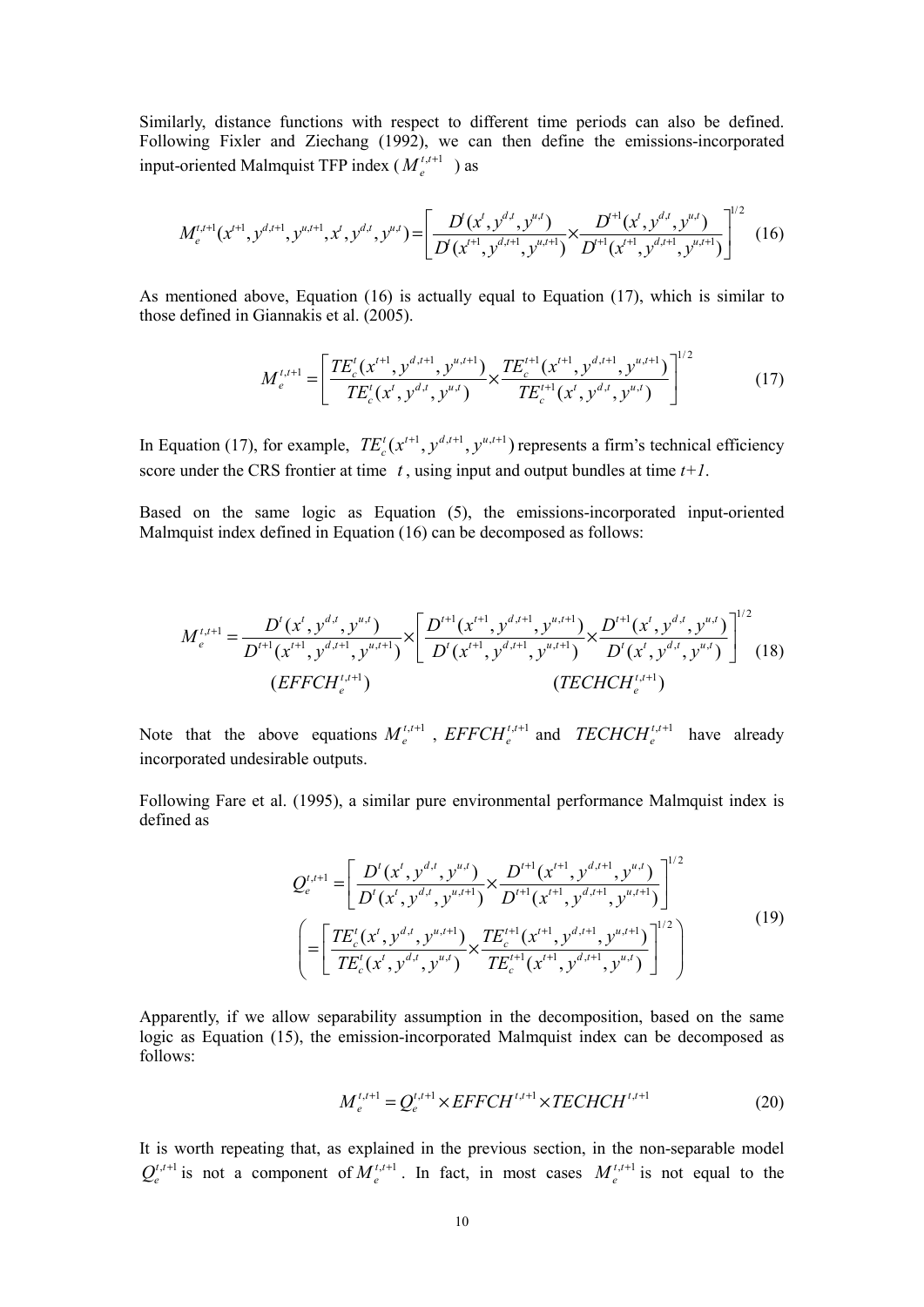multiplication of  $Q_e^{t,t+1}$ ,  $EFFCH_e^{t,t+1}$  and  $TECHCH_e^{t,t+1}$ .

#### 3.2 Computation of Distance Functions

The computation of both  $M_e^{t,t+1}$  and  $Q_e^{t,t+1}$  is similar to those discussed in Fare et al. (1995) and Giannakis et al. (2005). The only difference is that both of them assume that all inputs, outputs and attributes are freely disposable. This paper uses different disposability assumptions for different undesirable outputs in order to reflect the situation in terms of the pollution abatement technologies used (Yang, 2007).

Due to this similarity, only two of the distance functions which enter into the Malmquist index defined in Equation (16) are presented. These measure the distance of production  $(x^t, y^{d,t}, y^{u,t})$  relative to the technology at time t and time t+1 respectively.

Denote undesirable outputs with weak disposability by  $y_w^u$ , while undesirable outputs with strong disposability by  $y_s^u$ . The corresponding reference technology satisfying this assumption is then as follows:

$$
S^t = \{ (x^t, y^{d,t}, y_w^{u,t}, y_s^{u,t}) : y^{d,t} \le Y^{d,t} \lambda, y_w^{u,t} = Y_w^{u,t} \lambda, y_s^{u,t} \ge Y_s^{u,t} \lambda, x^t \ge X^t \lambda, \lambda \in R_+ \}
$$

Because in DEA the value of the input distance function is equal to the inverse of the input-oriented technical efficiency, therefore, the calculation of distance function for firm  $i$  at time  $t$  relative to the technology at time  $t$  is as follows:

$$
\left[D_j^t(x^t, y^{d,t}, y_w^{u,t}, y_s^{u,t})\right]^{-1} = \min \theta
$$
  
s.t.  

$$
y_j^{d,t} \le Y^{d,t} \lambda
$$
  

$$
\theta y_{w,j}^{u,t} = Y_w^{u,t} \lambda
$$
  

$$
\theta y_{s,j}^{u,t} \ge Y_s^{u,t} \lambda
$$
  

$$
\theta x_j^t \ge X^t \lambda
$$
  

$$
\lambda \in R_+
$$
  
(21)

Similarly, the calculation of distance function for firm  $i$  at time  $t$ , relative to the technology at time  $t+1$  is as follows.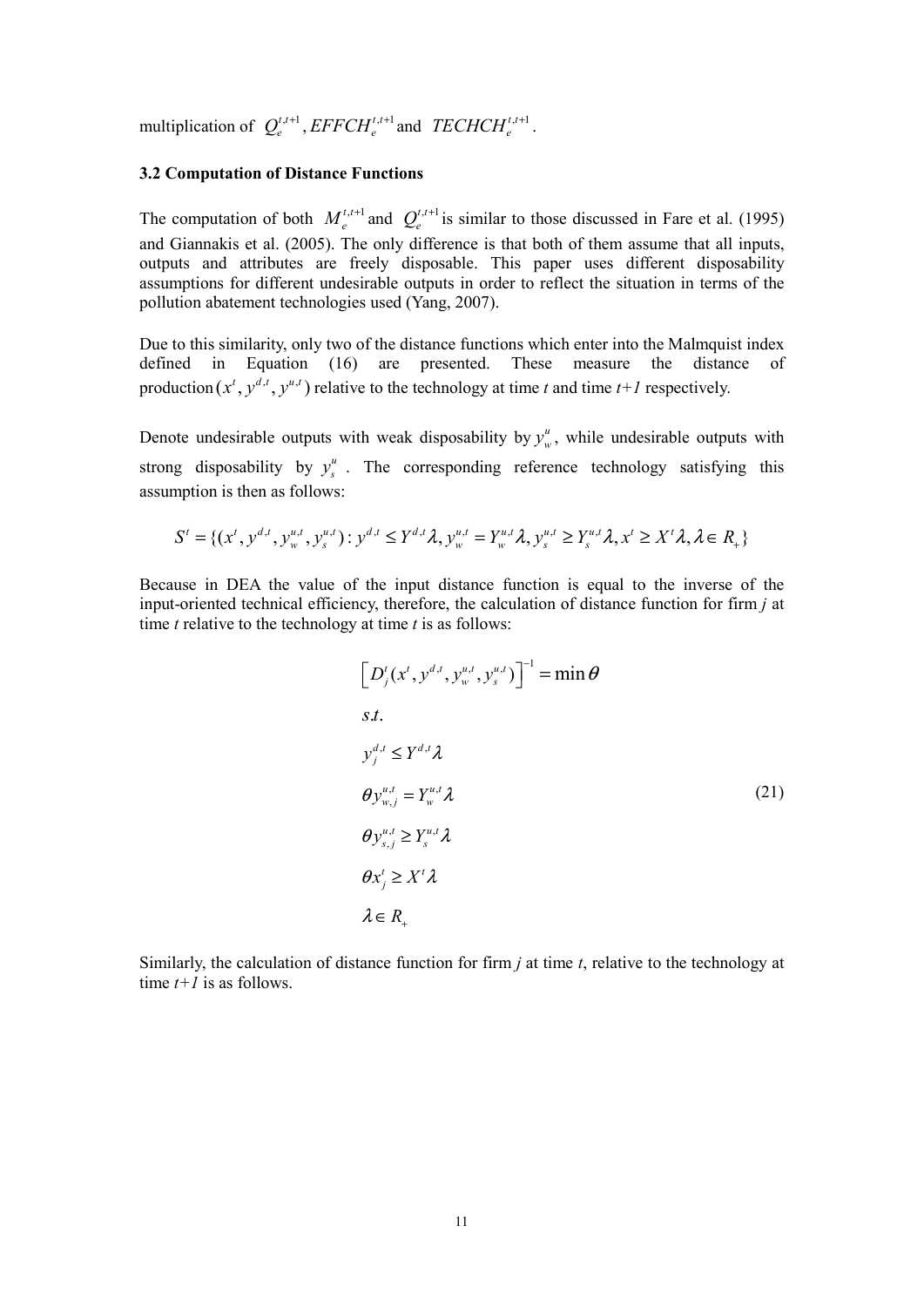$$
\left[D_j^{t+1}(x^t, y^{d,t}, y_w^{u,t}, y_s^{u,t})\right]^{-1} = \min \theta
$$
  
s.t.  

$$
y_j^{d,t} \le Y^{d,t+1} \lambda
$$
  

$$
\theta y_{w,j}^{u,t} = Y_w^{u,t+1} \lambda
$$
  

$$
\theta y_{s,j}^{u,t} \ge Y_s^{u,t+1} \lambda
$$
  

$$
\theta x_j^t \ge X^{t+1} \lambda
$$
  

$$
\lambda \in R_+
$$
  
(22)

For a further example of the distance functions which enter into the environmental performance Malmquist index defined in Equation (19), we list the following:

$$
\left[D_j^t(x^t, y^{d,t}, y_w^{u,t+1}, y_s^{u,t+1})\right]^{-1} = \min \theta
$$
  
s.t.  

$$
y_j^{d,t} \le Y^{d,t} \lambda
$$
  

$$
\theta y_{w,j}^{u,t+1} = Y_w^{u,t} \lambda
$$
  

$$
\theta y_{s,j}^{u,t+1} \ge Y_s^{u,t} \lambda
$$
  

$$
\theta x_j^t \ge X^t \lambda
$$
  

$$
\lambda \in R_+
$$
  
(23)

### 3.3 Decomposition of Newly Defined Malmquist Indices

In terms of the distance functions defined in Equations (21)-(23), we then proceed to calculate  $M_e^{t,t+1}$ , which is defined in Equation (18) in the following modified format which distinguishes strongly and weakly disposable undesirable outputs:

$$
M_e^{t,t+1} = \frac{D^{t}(x^{t}, y^{d,t}, y_s^{u,t}, y_w^{u,t})}{D^{t+1}(x^{t+1}, y^{d,t+1}, y_s^{u,t+1}, y_w^{u,t+1})} \times \left[ \frac{D^{t+1}(x^{t+1}, y^{d,t+1}, y_s^{u,t+1}, y_w^{u,t+1})}{D^{t}(x^{t+1}, y^{d,t+1}, y_s^{u,t+1}, y_w^{u,t+1})} \times \frac{D^{t+1}(x^{t}, y^{d,t}, y_s^{u,t}, y_w^{u,t})}{D^{t}(x^{t}, y^{d,t}, y_s^{u,t}, y_w^{u,t})} \right]^{1/2}
$$
(24)

Similarly, we calculate the pure environmental performance index  $Q_e^{t,t+1}$  in Equation (25), which is modified from Equation (19):

$$
Q_e^{t,t+1} = \left[ \frac{D^t(x^t, y^{d,t}, y_s^{u,t}, y_w^{u,t})}{D^t(x^t, y^{d,t}, y_s^{u,t+1}, y_w^{u,t+1})} \times \frac{D^{t+1}(x^{t+1}, y^{d,t+1}, y_s^{u,t}, y_w^{u,t})}{D^{t+1}(x^{t+1}, y^{d,t+1}, y_s^{u,t+1}, y_w^{u,t+1})} \right]^{1/2}
$$
(25)

The above three indices  $M_e^{t,t+1}$ ,  $EFFCH_e^{t,t+1}$  and  $TECHCH_e^{t,t+1}$  are reported as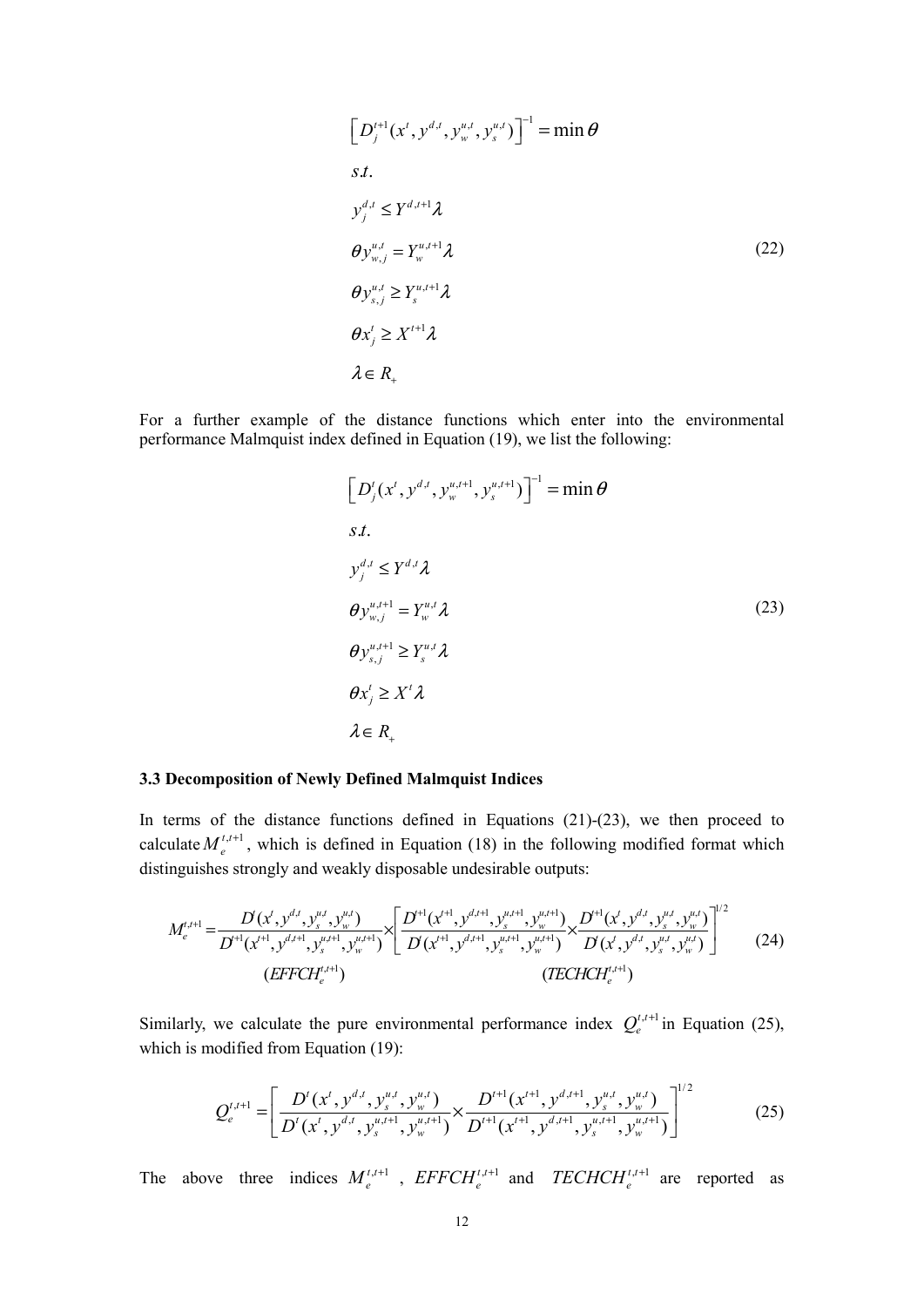non-separability indices which have incorporated undesirable outputs.

If assuming separability,  $M_e^{t, t+1}$  can then be decomposed as follows:

$$
M_e^{t,t+1} = Q_e^{t,t+1} \times EFFCH^{t,t+1} \times TECHCH^{t,t+1},
$$
\n(26)

where  $Q_e^{t,t+1}$  is as defined in Equation (25) and  $EFFCH^{t,t+1}$  and  $TECHCH^{t,t+1}$  are defined as in Equation (5).

To facilitate an explanation of newly defined indices, traditional Malmquist TFP indices are also calculated for the purpose of comparison. Two kinds of comparisons can be performed in this paper based on the indices reported. The first comparison is between the traditional Malmquist productivity index ( $M^{t,t+1}$ ), defined in Equation (5), and the new emissions-incorporated Malmquist productivity index  $(M_e^{t,t+1})$ . This comparison shows the rationality of the new Malmquist productivity index. The second comparison is between the separability and non-separability versions of the new Malmquist indices. A two-sample T-test is used to examine whether the result difference between the separability and non-separability indices is significant. This comparison illustrates whether or not the separability assumption in Equation (13) is reasonable.

# 4. Panel Data and Variables

#### 4.1 Panel Data

The panel data used covers 796 utility and non-utility coal-fired power plants distributed throughout 12 provinces in the mainland of China, including Henan, Hubei, Hunan, Jiangxi, Heilongjiang, Jilin, Liaoning, Inner Mongolia, Beijing, Tianjin, Hebei and Shanxi, and encompassing the area circled by the thick line in Figure 2.



Figure 2: Coverage of Panel Data Sample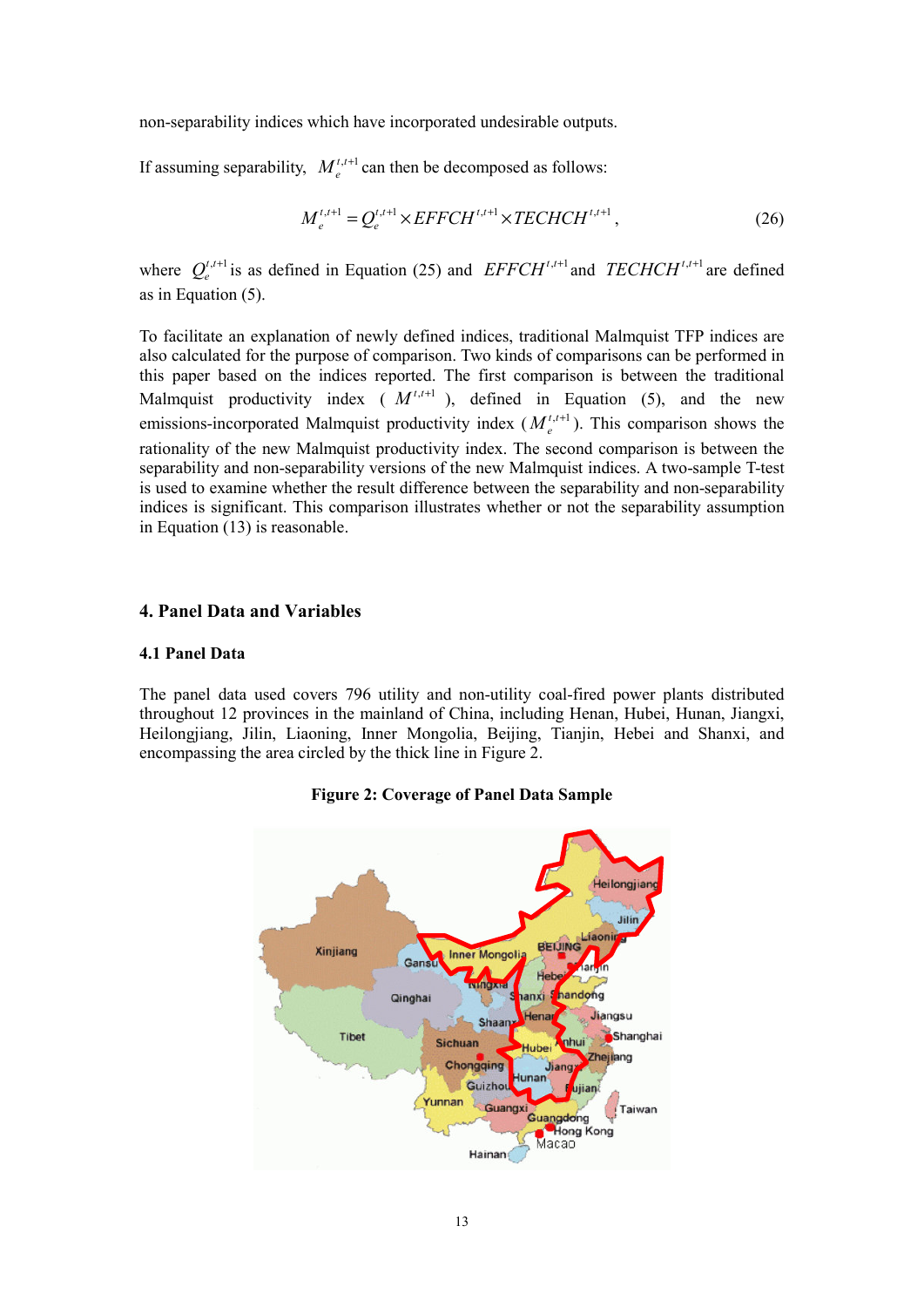The majority of the sample power plants are very small low-parameter power plants with an installed capacity less than 50MW. For calculation simplicity, when the provincial aggregated data of these small inefficient power plants is available, the aggregated data is used as a large DMU in the model. Two reasons support the use of this aggregated data. Firstly, because DEA is an extreme point method, these small and inefficient power plants can never affect the position of the production frontier. So the use of aggregated data does not have any active influence on the final performance measurement. Secondly, in general the majority of small power plants have been controlled by their owners less effectively than the big power plants<sup>3</sup>. Using aggregated data can therefore help to eliminate some sampling errors.

Table 1 shows the ratio of sample total to total installed capacity in China during the report period, and also the number of observations made in each report year. During the report period some asset reconfigurations occurred in the sample power plants. For example, some power plants with multiple units were split up into smaller power plants and some small power plants were merged together to form larger ones. All of the data in the sample has been reconfigured to reflect the industry's structure by the end of 2002. Table 1 also shows that the large unbalanced data panel used in this paper includes 1626 real observations in total.

| Report year                   | 1996   | 1997   | 1998   | 1999   | 2000   | 2001   | 2002   |
|-------------------------------|--------|--------|--------|--------|--------|--------|--------|
| Sample total<br>capacity (GW) | 67.80  | 70.82  | 81.04  | 87.66  | 93.69  | 101.39 | 104.3  |
| China total capacity<br>(GW)  | 178.86 | 192.29 | 209.88 | 223.43 | 237.54 | 252.80 | 265.55 |
| Percentage $(\% )$            | 37.91  | 36.83  | 38.61  | 39.23  | 39.44  | 40.11  | 39.28  |
| No. of observations           | 205    | 205    | 216    | 243    | 247    | 254    | 256    |

Table 1: Percentage of Panel Sample Total to China Total

The data from each power plant, such as installed capacity, annual oil and coal consumption, annual number of employees, annual electricity generation, and quality of fuel, was mainly collected during the author's fieldwork in China between 2005 and 2006. Data on the quality of fuel is complemented by the CED (2004).

There are some merits in using plant-level panel data to analyse the productivity growth of Chinese coal-fired power plants. Firstly, it permits the analysis of productivity change for each individual plant. Secondly, because sample power plants remain the same at different points during the report period, it is statistically advantageous for us to find and eliminate sampling errors.

## 4.2 Selection of Variables

The traditional variables used include electricity generated, capital, labour, and fuel.

Electricity generated is used as desirable output  $(Y^d)$ , and is measured by the unit MWh. Traditional inputs  $(X)$  include capital, labour and fuel. Capital is measured by installed capacity  $(MW)$ . Labour is measured by the number of employees, this being the average yearly number during the report period. Quality of labour can be very different in terms of education, training, experience, etc. However, because it is hard to measure, we simply assume in this research that there is no noticeable difference in labour quality. Fuel is measured by energy (or heat)

<sup>&</sup>lt;sup>3</sup> This is because in China the majority of large coal-fired power plants are directly controlled by central government firms, and small power plants are largely controlled by local authorities.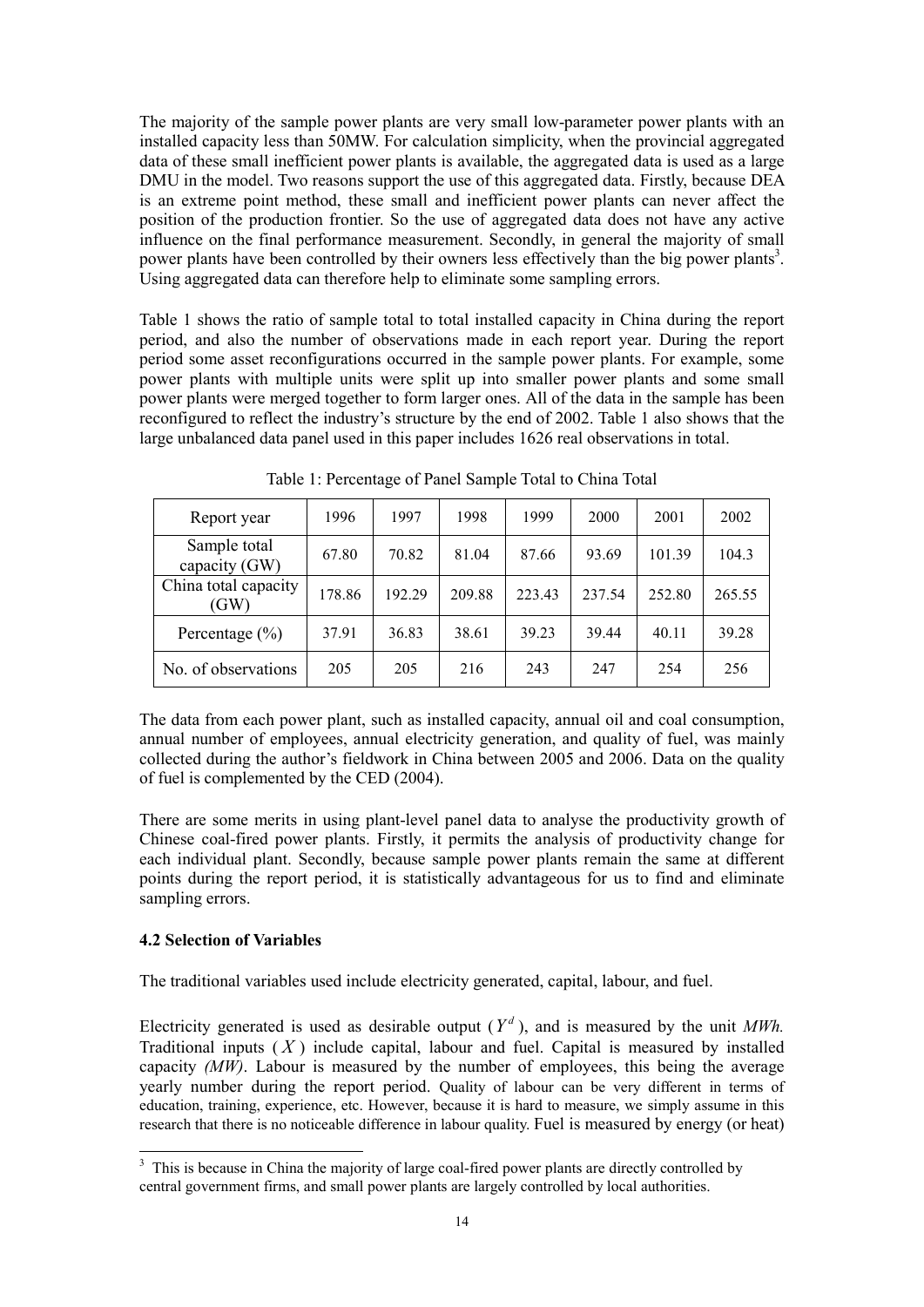input. Because in almost all Chinese coal-fired power plants oil-fired (sometimes gas-fired) equipment is also installed for boiler-preheating and standby purposes, given the certain load of a boiler, the more oil or gas it uses, the less coal is consumed. In order to make the final efficiency evaluation accurate and the comparison between power plants meaningful, it is therefore necessary to convert all kinds of fossil fuel consumption into the same unit in this paper, namely the terajoule (TJ).

Undesirable variables  $(Y^u)$  refer to emissions resulting from the electricity generation process. Emissions from coal combustion mainly comprise  $CO_2$ ,  $SO_2$ ,  $CH_4$ ,  $N_2O$ ,  $NO_x$ ,  $CO$ , and Non-methane volatile organic compounds (NMVOC). An accurate estimate of these emissions depends on having knowledge of several interrelated factors, including combustion conditions, technology, and emission control policies, as well as fuel characteristics. In general, the identification and quantification of emissions by fuel type is essential for the performance evaluation of power plants in this research. Different methods can be used to estimate emissions. The methods used here are based on the IPCC Reference Approach<sup>4</sup>. In this paper, only SO<sub>2</sub> emissions are included as an undesirable output<sup>5</sup>. Following Yang and Pollitt (2007), strong disposability is assumed for  $SO<sub>2</sub>$  emissions.

The summary statistics of the variables selected are shown in Table 2. For clarity, only data collected in 1996 and 2002 is reported here. Variables have been grouped in order to reflect their characteristics.

| Year | Variables             | Annual<br>generation<br>(MWh) | Installed<br>No. of<br>capacity<br>employees<br>(MW) |        | Energy<br>input $(TJ)$ | SO <sub>2</sub><br>Emissions<br>(tonne) |
|------|-----------------------|-------------------------------|------------------------------------------------------|--------|------------------------|-----------------------------------------|
|      |                       | $Y^d$                         |                                                      | X      |                        | $Y^u$                                   |
|      | Total                 | 355918559                     | 67802                                                | 229852 | 4151350                | 2405943                                 |
|      | Maximum               | 11359460                      | 1700                                                 | 5930   | 114616                 | 101576                                  |
|      | 1996 Minimum          | 21690                         | 12                                                   | 156    | 299                    | 46                                      |
|      | Standard<br>deviation | 1966789                       | 1072<br>333                                          |        | 20634                  | 16540                                   |
|      | Mean                  | 1719413                       | 328                                                  | 1110   | 20055                  | 11623                                   |
|      | Total                 | 534344481                     | 104299                                               | 168582 | 5944600                | 3493289                                 |
|      | Maximum               | 12323690                      | 2400                                                 | 3367   | 124968                 | 132552                                  |
|      | 2002 Minimum          | 4740                          | 24                                                   | 52     | 81                     | 7                                       |
|      | Standard<br>deviation | 2118624                       | 407                                                  | 596    | 22406                  | 17894                                   |
|      | Mean                  | 1950162                       | 381                                                  | 615    | 21695.62               | 12749                                   |

Table 2: Summary Statistics of Variables Used

 $\ddot{ }$ 

<sup>4</sup> For more detail, please refer to Revised 1996 IPCC Guidelines for National Greenhouse Gas Inventories: Reference Manual.

<sup>&</sup>lt;sup>5</sup> On the basis of currently available data resources,  $CO_2$  and  $NO_x$  emissions can also be estimated. However, because so far there isn't any  $CO<sub>2</sub>$  emission control in use in the coal-fired electricity generation, it is very hard to say whether there has been any technical improvement in  $CO<sub>2</sub>$  emissions control. A similar situation is also the case for  $NO<sub>x</sub>$  control in Chinese coal-fired power plants.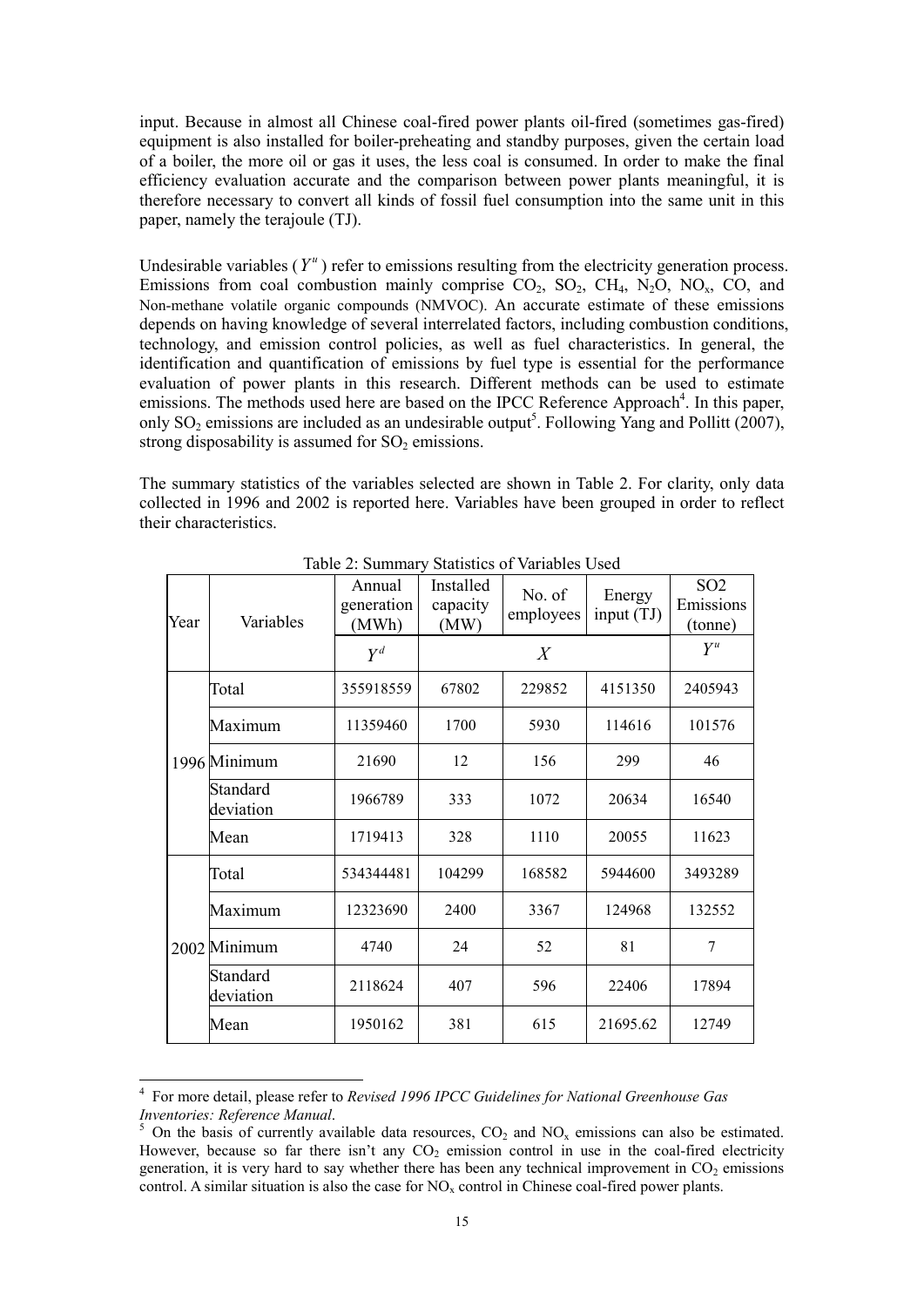## 4.3 Data Compilation

The quality of the data used could potentially have a serious effect on the final results. The quality of the data is mainly affected by two sets of factors, namely the presence of outliers in observations and the special requirements of the research. Hair et al. (1998) and Coelli et al. (2005) both provided good discussions on the reasons of the presence of outliers and the methods used for eliminating their influence. While the presence of outliers mainly results from statistical inaccuracy, the special requirements of the research being undertaken are largely decided by what we are doing.

In order to calculate the Malmquist indices defined above, the panel data used has to be balanced. That is, all DMUs must be observed across all time periods. This special requirement creates an obvious difficulty with regards to calculation. During the 7 year report period new power plants continued to be built, while old plants continued to be shut down. Since 1980 the Chinese administration has implemented its energy conservation program for the reduction of energy wastage. This implementation was particularly evident during the report period. In 1998, when the serious electricity shortage was temporarily halted, many small and wasteful generating units were shut down and replaced by larger and more technically efficient facilities (Yang, 2006). Therefore, it is very hard to balance the data panel using the real observed data, as in each report year some empty data entries always appear.

One way of dealing with the unbalanced data panel, and therefore being able to meet the balanced requirement for the Malmquist index calculation, is to find out those DMUs which are observed in all of the report years. However, two factors prevent us from using this method. Firstly, in China's case this means that we have to greatly reduce the size of the research sample. The final results will then become less comprehensive. Secondly, because all power plants which emerge or disappear within a report year cannot be considered in the model, the final results are more a measurement of the remaining sample rather than a general reflection of the whole industry. This study introduces an innovative approach in order to circumvent this problem. Essentially, a fake unit is created to fill in any empty data entry and therefore make the unbalanced data panel balance.

As a guideline, this fake unit uses a very large amount of each of the inputs to produce a very small amount of each of the desirable outputs and a very large amount of each of the undesirable outputs. In general, the fake unit exhibits the following features:

- (1) Similarity it uses the same kinds of inputs and produces and the same kinds of desirable and undesirable outputs as other real DMUs do.
- (2) Inefficiency the amount of input it uses is no less than that of any other DMU in the sample. Also, the amount of desirable output it produces is no more than, and the amount of undesirable output it produces is no less than, those of any other DMU in the sample.
- (3) Being omissible its effect on the final calculation should be easy to pinpoint and delete.

The first feature of the fake unit ensures that it can be used as a substitute in the calculation. Because the basic benchmarking technology used is DEA, which is an extreme point method, the second feature ensures that the presence of the fake unit in the calculation does not affect the position of the production frontier. The third feature ensures that because the fake unit is created for calculating purposes only, its presence should not affect the correctness of calculations for all of the real observations. Essentially, the fake unit approach introduces an unbalanced panel concept into DEA Malmquist indices.

The use of the fake unit influences the final calculation of Malmquist indices in two ways in this study. Firstly, in the case of a power plant which is shut down during a report year, because real observations have been used up to that report year, it is therefore expected that in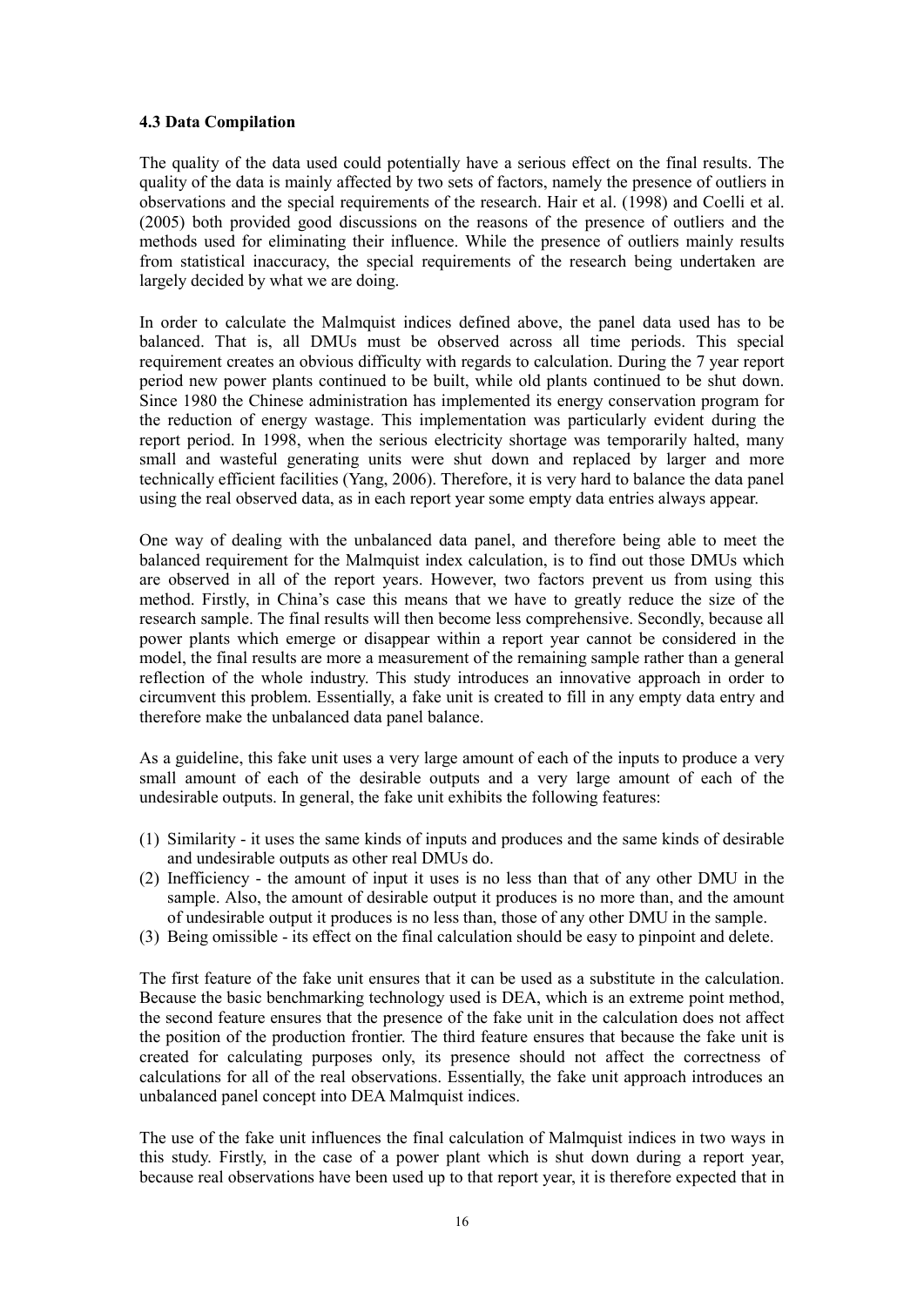the calculation the power plant will have a large efficiency decrease one year after. In terms of the kind of fake unit created, this decrease can be several hundred times less than a normal value. Secondly, in the case of a power plant which is newly built during a report year, because real observations are used after that report year, it is therefore expected that in the calculation the power plant will have a large efficiency increase one year after. Similarly, in terms of what kind of fake unit is created, this increase can be several hundred or even several thousand times more than a normal value. So both cases are apparently very easy to pinpoint in the final results. Calculations which are influenced by the presence of the fake unit can then be easily deleted. Therefore, the final results for all of the real observations can be reliably upheld as correctly reflecting performance.

# 5. Results

Results are calculated using models and equations as defined above. Although our calculations yield power plant-specific Malmquist indices, given the large number of observations, more aggregate results are provided. Results are reported below in two different ways, namely, individual DMU and differing report years. The productivity index is decomposed into two components: EFFCH and TECHCH.

# 5.1 Indices Calculated in Terms of Individual DMU

Table 3 displays those results calculated for the traditional, non-separability, and separability models. The values presented for individual DMUs are the geometric means of Malmquist productivity indices over the report period. Given the large number of sample power plants, only several examples and mean values for all DMUs are listed.

From Table 3, TFP growth can first be observed in all three models during the report period. The TFP growth indices in the traditional and non-separability models are slightly larger than 3%, while the TFP growth index in the separability model is only 0.8%.

Secondly, in both models which consider the effects of emissions, the value of the environmental performance index  $Q^{t,t+1}$  is less than one. This indicates a decrease in the environmental performance of Chinese power plants during the report period. The above finding shows that the effect of the endeavour of Chinese authorities to improve emissions control in the electricity industry is not clear during the report period.

Thirdly, Table 3 displays the main source of TFP growth. In all three models we can see that TFP growth mainly comes from technical change (TECHCH). This indicates that the frontier shift contributed more to TFP growth during the report period. There is an approximate increase of 3% in the *TECHCH* indices across all three models. This result corresponds with two things which occurred in China during the report period. Above all, many new large generating units with high technical parameters were installed annually between 1996 and 2002. Table 1 reflects some of the features of this trend. For example, there was a 107 GW coal-fired generating capacity growth in China between 1996 and 2002, the majority of which came from large generating units with a scale of no less than 300 MW. This could possibly bring the technical frontier forwards. Also, when the serious electricity shortage in China was temporarily remedied in 1998, the Chinese government started a new round of electricity reform that focused on building an efficient electricity industry. Many small and inefficient coal-fired power plants were shut down. All of these efforts are expected to have some positive effects on the performance improvement of Chinese coal-fired power plants.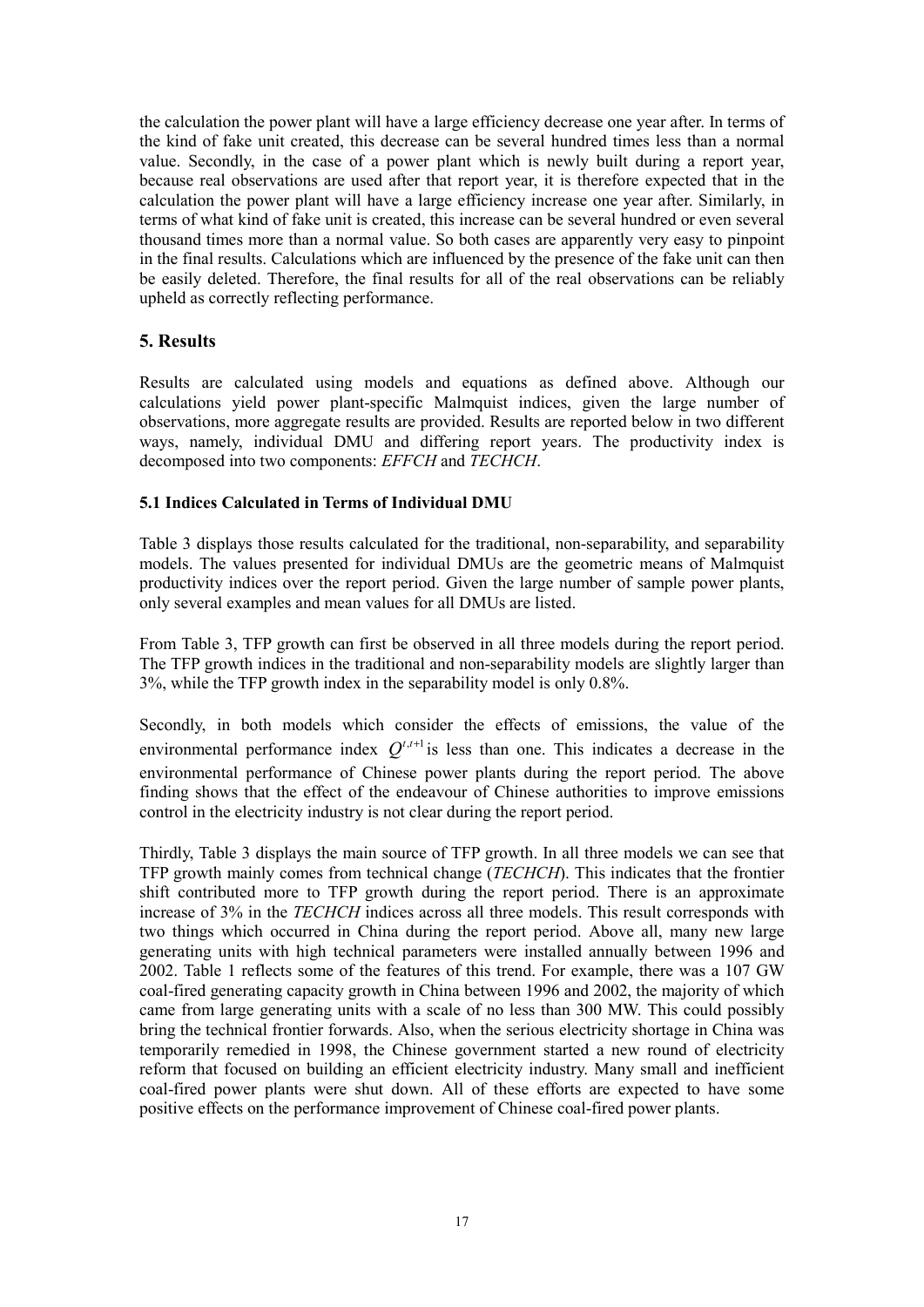|                 | <b>Traditional</b> |                 |                  | Non-separability |                 |                  |                                          | <b>Separability</b> |                 |                  |                                                       |
|-----------------|--------------------|-----------------|------------------|------------------|-----------------|------------------|------------------------------------------|---------------------|-----------------|------------------|-------------------------------------------------------|
| Power<br>plants | $M^{t,t+1}$        | $EFFCH^{t,t+1}$ | $TECHCH^{t,t+1}$ | $M^{t,t+1}$      | $EFFCH^{t,t+1}$ | $TECHCH^{t,t+1}$ | $\mathcal{Q}^{\scriptscriptstyle t,t+1}$ | $M^{t,t+1}_{a}$     | $EFFCH^{t,t+1}$ | $TECHCH^{t,t+1}$ | $\boldsymbol{\mathcal{Q}}^{\scriptscriptstyle t,t+1}$ |
|                 | 1.007              | 0.974           | 1.034            | 1.004            | 0.981           | 1.023            | 0.986                                    | 0.993               | 0.974           | 1.034            | 0.986                                                 |
| $\bigcap$<br>∠  | 1.138              | 1.100           | 1.034            | 1.131            | 1.091           | 1.038            | 0.816                                    | 0.928               | 1.100           | 1.034            | 0.816                                                 |
|                 | 1.200              | 1.169           | 1.027            | 1.190            | 1.152           | 1.033            | 0.917                                    | 1.101               | 1.169           | 1.027            | 0.917                                                 |
| .               |                    | .<br>.          |                  |                  |                 |                  |                                          |                     | .               |                  |                                                       |
| 277             | 0.985              | 0.945           | 1.042            | 0.985            | 0.945           | 1.042            | 0.981                                    | 0.966               | 0.945           | 1.042            | 0.981                                                 |
| 278             | 1.007              | 0.980           | 1.028            | 1.007            | 0.980           | 1.028            | 0.993                                    | 1.001               | 0.980           | 1.028            | 0.993                                                 |
| Mean            | 1.034              | 1.001           | 1.033            | 1.033            | 1.001           | 1.032            | 0.974                                    | 0.008               | 1.001           | 1.033            | 0.974                                                 |

Table 3: Geometric Mean of the Malmquist Productivity Indices Over Report Period in Terms of Individual DMU

Table 4: Geometric Mean of the Malmquist Productivity Indices in Terms of Different Report Year

|      | <b>Traditional</b> |                 |                  |             | Non-separability         |                  |                                          | <b>Separability</b> |                 |                  |                                                       |
|------|--------------------|-----------------|------------------|-------------|--------------------------|------------------|------------------------------------------|---------------------|-----------------|------------------|-------------------------------------------------------|
| Year | $M^{t,t+1}$        | $EFFCH^{t,t+1}$ | $TECHCH^{t,t+1}$ | $M^{t,t+1}$ | $EFFCH$ <sup>t,t+1</sup> | $TECHCH^{t,t+1}$ | $\mathcal{Q}^{\scriptscriptstyle t,t+1}$ | $M^{t,t+1}$         | $EFFCH^{t,t+1}$ | $TECHCH^{t,t+1}$ | $\boldsymbol{\mathcal{Q}}^{\scriptscriptstyle t,t+1}$ |
| 1997 | 1.015              | 1.013           | 1.002            | 1.014       | .010                     | 1.005            | 0.994                                    | 1.009               | 1.013           | 1.002            | 0.994                                                 |
| 1998 | 1.002              | 0.955           | 1.049            | 1.011       | 0.956                    | 1.058            | 0.980                                    | 0.981               | 0.955           | 1.049            | 0.980                                                 |
| 1999 | 1.017              | 1.056           | 0.963            | 1.011       | 1.051                    | 0.962            | 1.008                                    | 1.026               | 1.056           | 0.963            | 1.008                                                 |
| 2000 | 1.021              | 0.971           | 1.052            | 1.015       | 0.983                    | 1.033            | 0.975                                    | 0.996               | 0.971           | 1.052            | 0.975                                                 |
| 2001 | .039               | 0.981           | .059             | 1.042       | 0.976                    | 1.068            | 0.967                                    | 1.005               | 0.981           | 1.059            | 0.967                                                 |
| 2002 | 1.036              | 0.977           | 1.061            | 1.039       | 0.988                    | 1.051            | 0.972                                    | 1.007               | 0.977           | 1.061            | 0.972                                                 |
| Mean | 1.022              | 0.992           | 1.030            | 1.022       | 0.993                    | 1.029            | 0.983                                    | 1.004               | 0.992           | 1.030            | 0.983                                                 |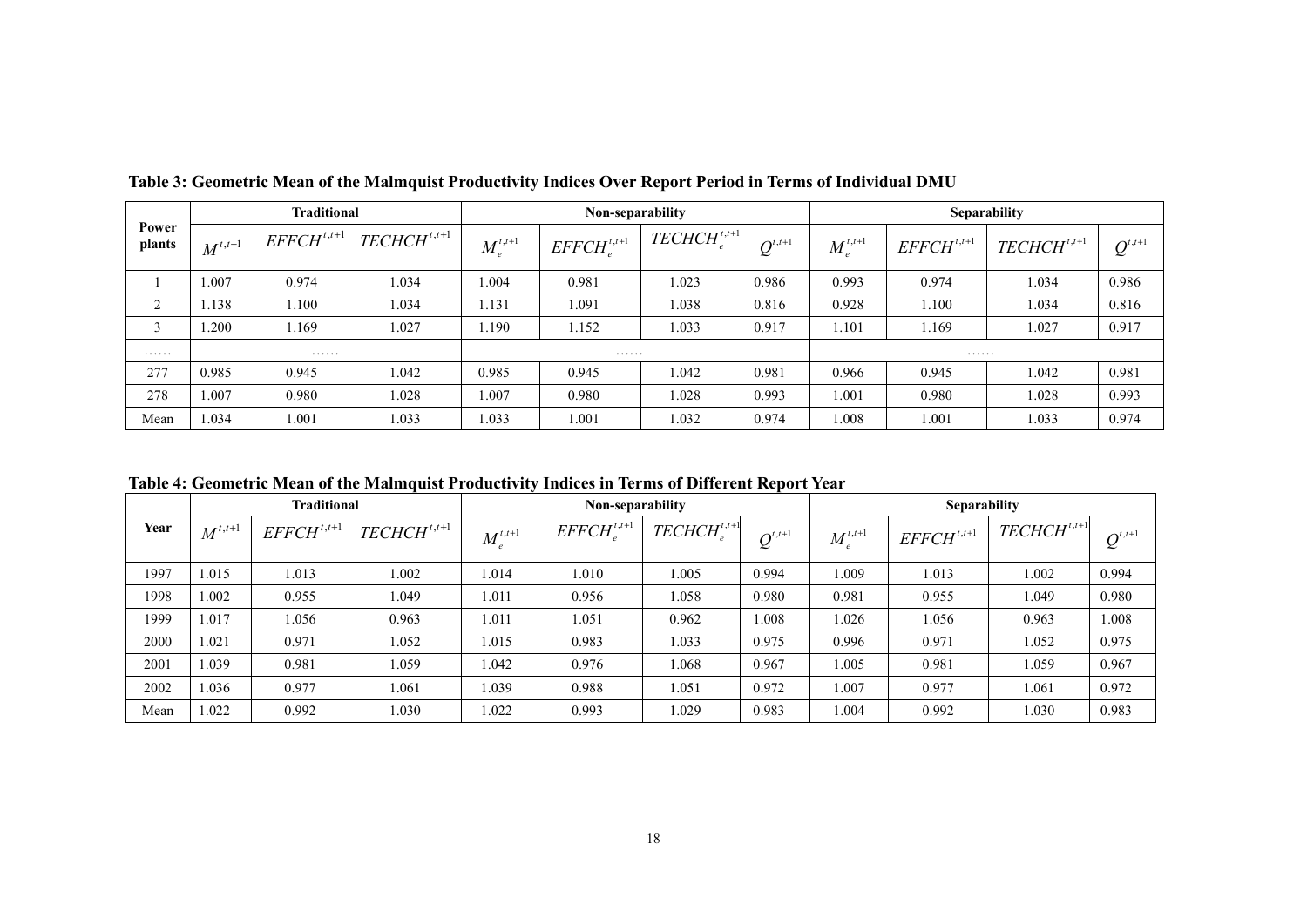Fourthly, while the efficient frontier has experienced a positive shift, the performance gap between efficient and inefficient power plants has remained largely unchanged. In all three models the EFFCH indices are equal to 1.001, which indicates that no apparent efficiency catch-up effect can be observed in the industry during the report period.

Last but not least, the result difference between the non-separability and separability models shows the inconsistency of the separability assumption. A two-sample T-test by STATA rejects the hypothesis that both models have equal mean values at the 0.1% significance level. Therefore, we decided not to pursue a separability version of Malmquist index decomposition any further in the study. This agrees with the findings in Fare et al. (1995) and Giannakis et al. (2005).

# 5.2 Indices Calculated in Terms of Different Report Years

Table 4 displays the geometric means of the Malmquist productivity indices of all the power plants observed in that report year. Similar results to those in Table 3 can be found in Table 4.

Firstly, TFP growth is once again observed in all three models. The TFP growth indices in the traditional and non-separability models are 2.2%, while in the separability model this figure is approximately 0.4%. The TFP growth indices in the traditional and non-separability models are quite similar to those reported by Lam and Shiu (2004), in which a 2.1% annual TFP growth was noted in the Chinese electricity generation sector between 1995 and 2000. Secondly, a less-than-one environmental performance index is achieved. Thirdly, the main source of TFP growth comes from technical change. Fourthly, almost no efficiency catch-up is present in the industry. This again indicates that the frontier shift contributed more to TFP growth during the report period than the catch-up effects. Finally, the inconsistency between the non-separability and separability models is observed once again. In general, the results in Table 4 confirm those in Table 3.

From Tables 3 and 4, it is first of all very clear that the results of three models have very similar change patterns. This supports our emissions-incorporated Malmquist productivity index. Secondly, it is worth noting that the TFP Malmquist indices achieved in Table 3 are slightly larger than those in Table 4. This is probably due to the fact that after the fake unit has been introduced the number of observations in the calculation of Table 3 becomes different to the number of observations in the calculation of Table 4. In Table 3 the number of observations is 278 throughout the report period. However, in Table 4 the number varies in terms of different report years. For example, the number is 205 in 1996 and 256 in 2002 (Table 1). As there were more new efficient power plants in the latter part of the report period, it is expected that they will exert more of an influence on the final geometric mean when making the calculations for Table 3.

## 5.3 Correlation of Malmquist Indices between Models

Table 5 exhibits the correlation coefficients of the geometric mean of the Malmquist indices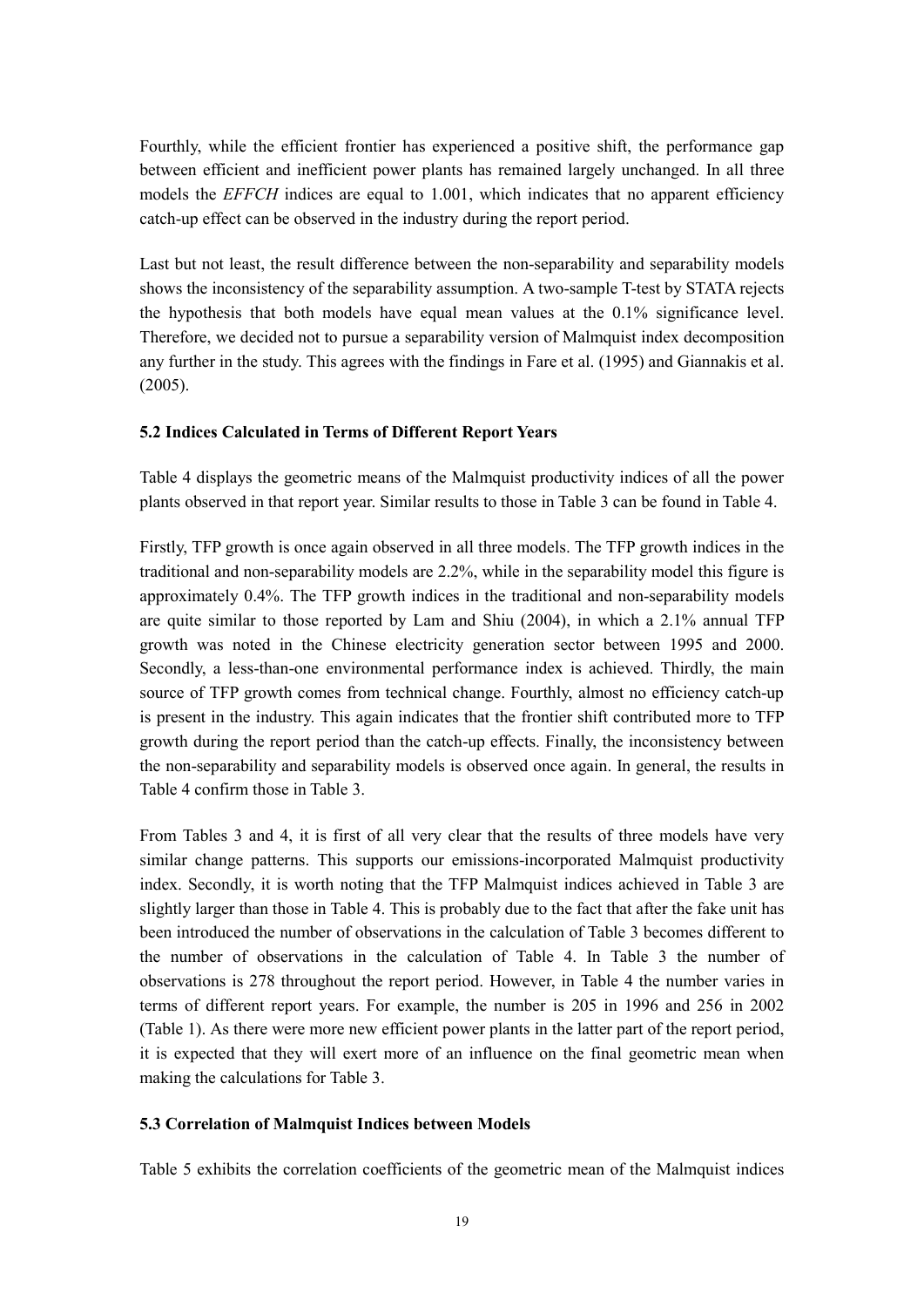between the non-separability and traditional models. Generally speaking, a high correlation coefficient between two sets of data indicates a high consistency in both sets of data.

| Correlation               |               |                            |           | Emissions-incorporated Malmquist | <b>Traditional Malmquist</b> |        |              |               |
|---------------------------|---------------|----------------------------|-----------|----------------------------------|------------------------------|--------|--------------|---------------|
|                           |               | $M_{\scriptscriptstyle e}$ | EFFCH     | TECHCH <sub>2</sub>              | $\varrho$                    | M      | <i>EFFCH</i> | <b>TECHCH</b> |
|                           | $M_{e}$       | 1.0000                     |           |                                  |                              |        |              |               |
| Emissions<br>incorporated | EFFCH         | 0.9780                     | 1.0000    |                                  |                              |        |              |               |
| Malmquist                 | TECHCH        | 0.2976                     | 0.0952    | 1.0000                           |                              |        |              |               |
|                           | $\varrho$     | $-0.4988$                  | $-0.4723$ | $-0.2454$                        | 1.0000                       |        |              |               |
| Traditional<br>Malmquist  | M             | 0.9705                     |           |                                  | $-0.6339$                    | 1.0000 |              |               |
|                           | <b>EFFCH</b>  | --                         | 0.9658    |                                  | $-0.6162$                    | 0.9811 | 1.0000       |               |
|                           | <b>TECHCH</b> |                            |           | 0.7751                           | $-0.2546$                    | 0.3234 | 0.1366       | 1.0000        |

Table 5: Correlation of Malmquist Indices

First of all, the correlation between Malmquist indices in the emissions-incorporated model and those in traditional model is very high. This supports our definition of emissions-incorporated Malmquist TFP indices and corresponds with the results achieved in the previous section.

Secondly, in both emissions-incorporated and traditional models the overall productivity indices are more correlated to *EFFCH* indices than to *TECHCH* indices. This suggests that although the frontier shift (TECHCH) contributes more to an increase in productivity growth, it is less correlated with that growth than is efficiency change. A similar finding on the correlation between productivity growth, efficiency change and technical change can also be seen in Giannakis et al. (2005).

Thirdly, in both models the correlation coefficients between *EFFCH* and *TECHCH* are quite low, which implies that the change in efficiency is independent of the technical frontier shift and vice versa. That is, an observed TECHCH index increase does not necessarily mean an increase in the EFFCH index.

Finally, the environmental performance index  $Q$  has both low and negative correlation coefficients with both emissions-incorporated and traditional Malmquist productivity indices. This is inconsistent with our intuition. As the results of the traditional and non-separability models are highly correlated, this suggests to some extent that during the report period the improvement in generation performance has come at the expense of environmental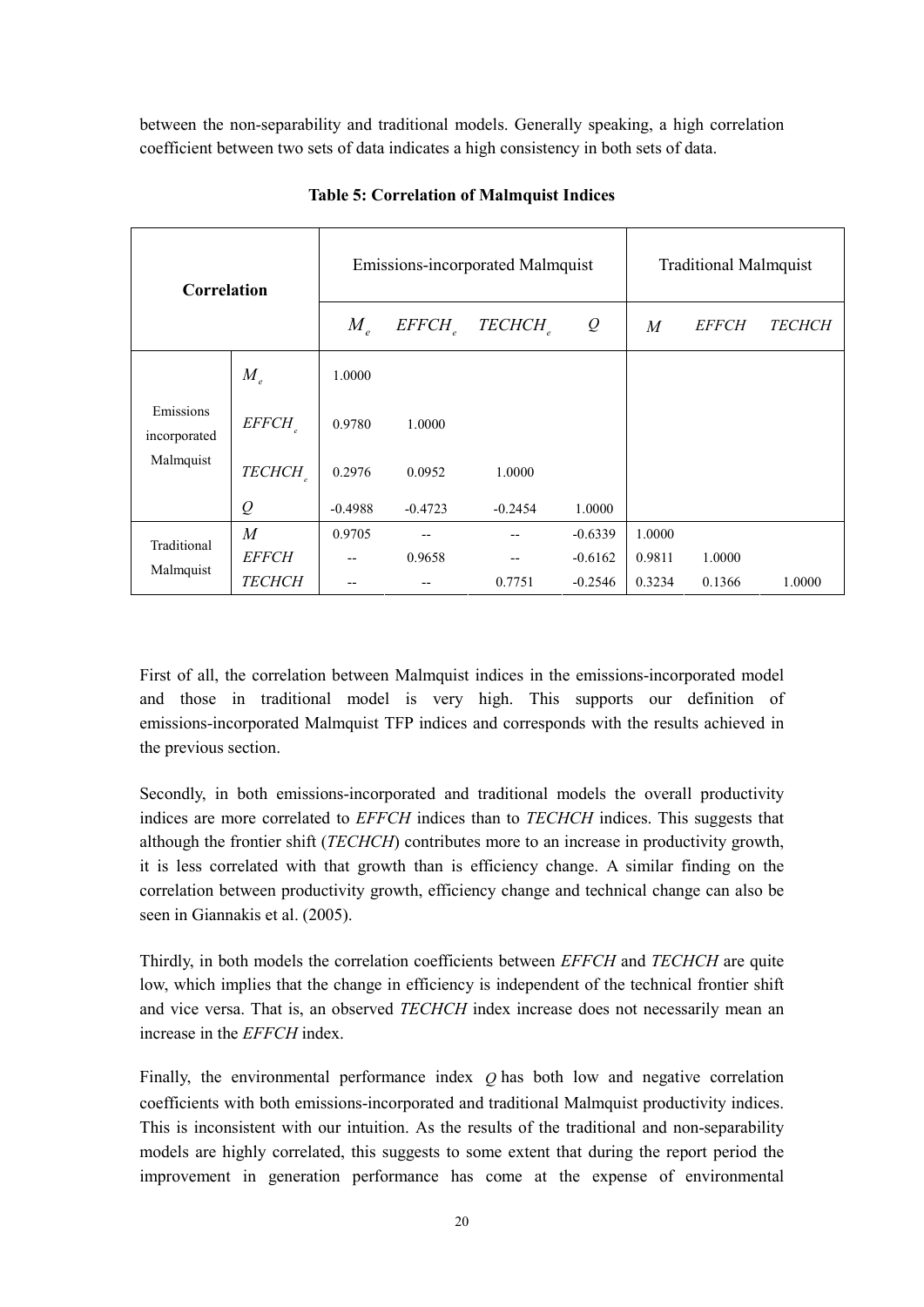performance (at least with respect to sulphur dioxide). A possible hypothesis for this inconsistency is that the environmental performance index, as defined in Equation (25) using Fare et al.'s (1995) format, is either incorrect or inappropriate on this occasion (if for example, other dimensions of environmental performance need to be included). A definitive examination of this is beyond the scope of this paper.

# 6. Conclusion

Numerous analyses regarding the use of the Malmquist index to measure the TFP change have been conducted. Yet to our knowledge, there are few published papers which take the undesirable outputs of DMUs into consideration when evaluating productivity change over time. Previous studies of the performance of DMUs show that the ignorance of undesirable outputs might yield misleading results (Kopp et al., 1982; Fare et al., 1989). It is therefore necessary to test the effects of undesirable outputs on the TFP change of DMUs. In this paper, previous literature regarding TFP change has been examined and summarized. The strengths of existing papers have then been combined in order to serve our attempt to define an emissions-incorporated Malmquist index.

Something worthy of note is that, firstly, this paper defines a new emissions-incorporated Malmquist TFP index to measure the overall TFP change of Chinese coal-fired power plants. This paper adopts CRS as the benchmarking technology. However, in recognition of Ray and Desli's (1997) inconsistency argument against Fare et al.'s (1994) decomposition, the author only decomposes the final calculation of Malmquist TFP index into two components, namely, technical efficiency change (EFFCH) and technical change (TECHCH). Secondly, this paper also defines a pure environmental performance index in order to measure the performance improvement of the control of emissions in Chinese coal-fired power plants. The final results support the authors' definition of emissions-incorporated Malmquist TFP indices. Thirdly, in order to meet the requirement of a balanced panel data sample for calculating the Malmquist indices, an innovative fake unit approach has been introduced in this paper. This approach makes possible the calculation of a Malmquist index with an unbalanced data panel. The methodology in the paper could easily be extended to incorporate more emissions variables, such as  $CO<sub>2</sub>$ , as data allows.

Besides contributing to research methodology, this paper also entails policy implications. The results show that during the report period the TFP growth mainly came from technical change. This result supports the Chinese government's efforts to build a more efficient electricity industry. However, the results also indicate that the growth of Chinese coal-fired power sector today still heavily depends upon an increase of resource input. This is evident from the fact that, at best, the annual TFP growth of the sample coal-fired power plants between 1996 and 2002 only averages about 2%. Yet during the period of our study (1996-2002) the annual increase of the sample power plants was 6.81% in coal-fired capacity and 10.29% in coal-fired generation (CED, 2004). Furthermore, no apparent efficiency catch-up effects or improved environmental performance indices can be found in our results. This, coupled with results in Yang and Pollitt (2007), which shows average inefficiency after adjusting for operating conditions of around 10%, suggests that huge potential remains with regards to the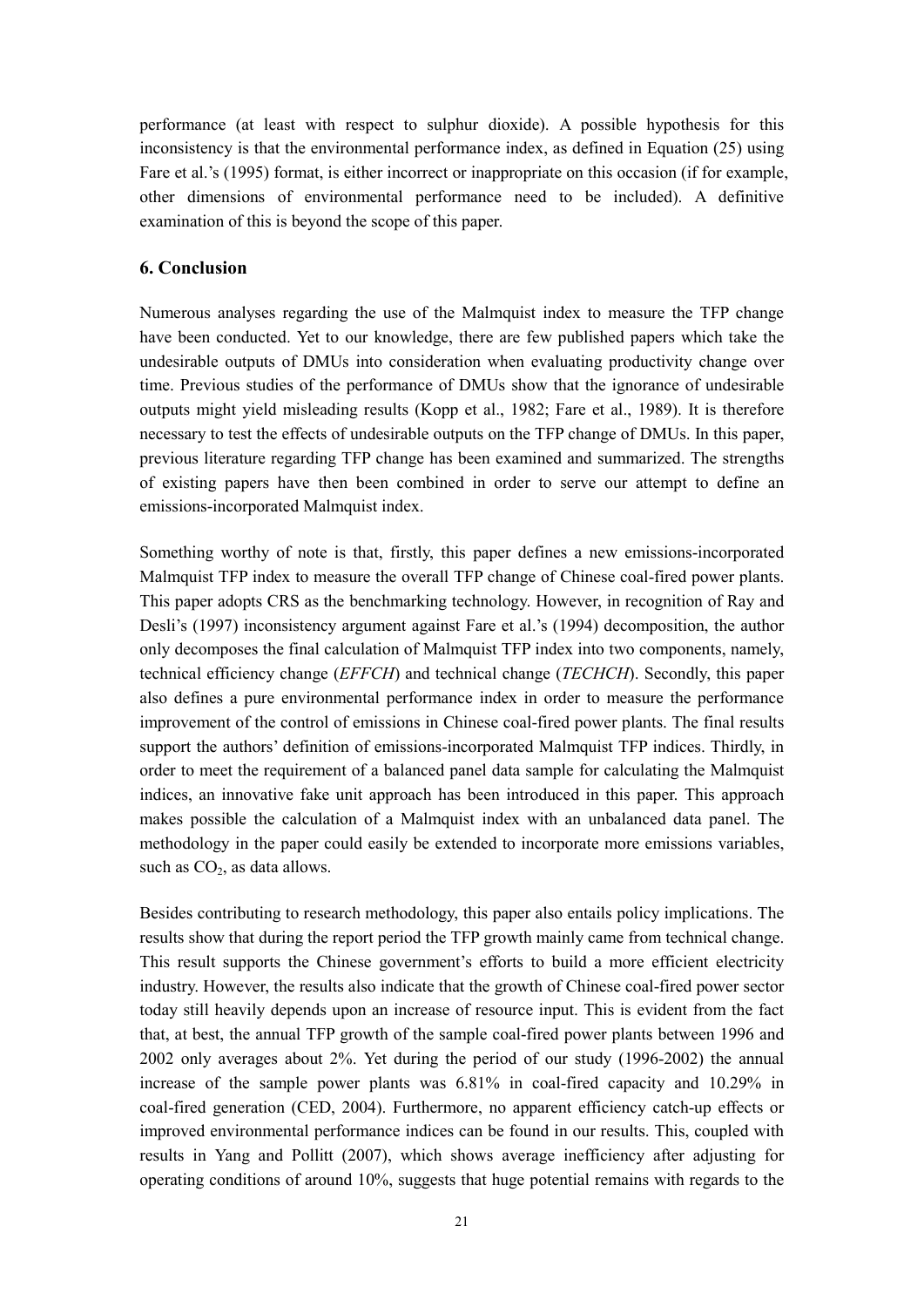improvement of efficiency and control of emissions in the Chinese coal-fired power plants. That is to say, for the Chinese authorities, the continuation of its efforts in the conservation of energy and the increasing of energy efficiency still have a very crucial role to play.

It is important to point out however that our study only examines the TFP growth at existing plants, since Malmquist indicies cannot capture the productivity growth (or indeed environmental performance improvement) resulting from the closure of old plants and their replacement with newer ones. Hence we might expect aggregate TFP growth to show faster TFP growth than what we find. Our analysis does include the positive TFP effects of ramping up new plants to full efficiency in their early years of operation. This would negate the old to new replacement effect to some extent. However given that emissions are strongly correlated with actual electrical output (rather than capacity) at a given plant the new for old effect might remain significant on environmental performance. We will investigate this further in subsequent research.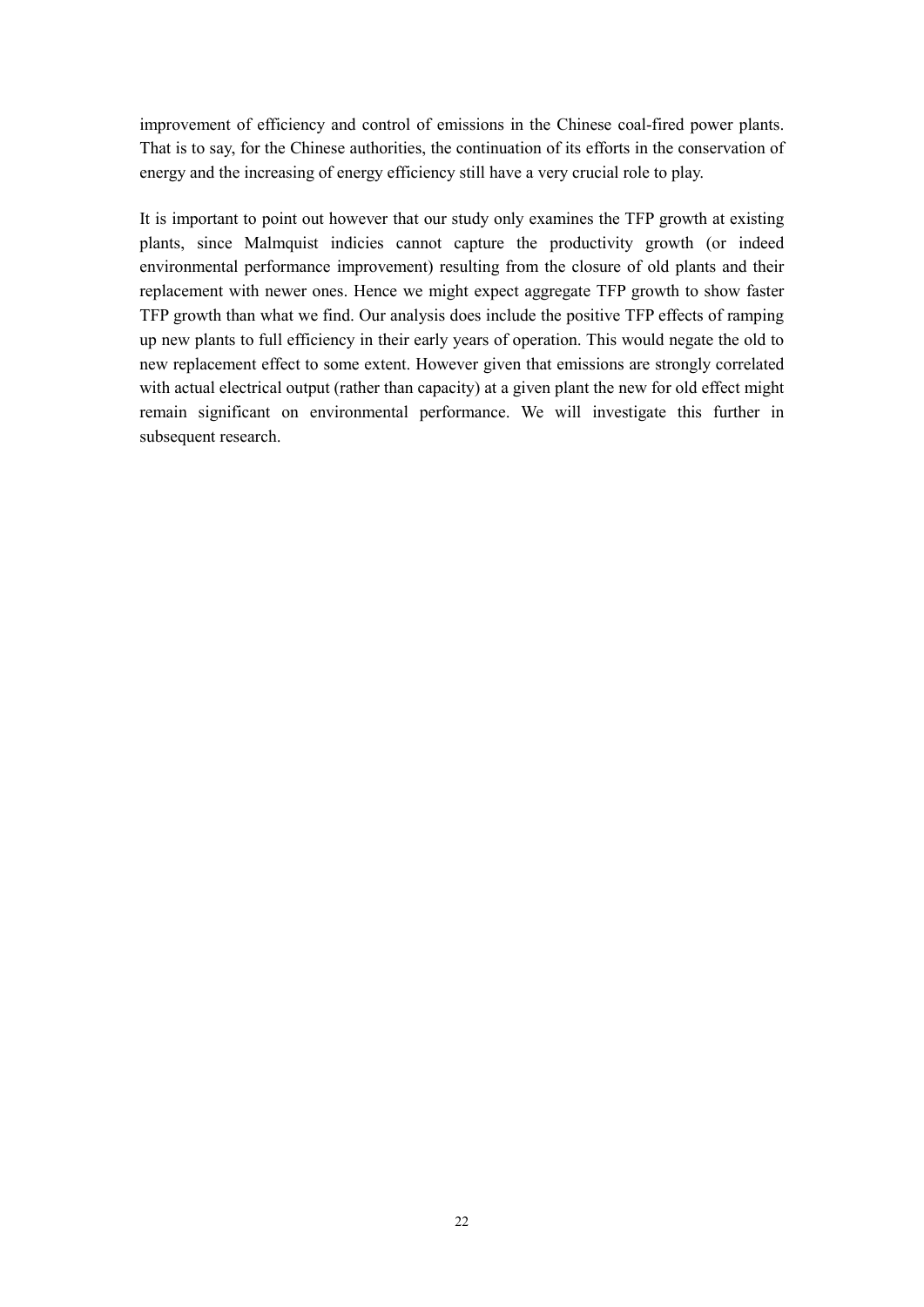# Appendix: Ray and Desli's Decomposition of Malmquist TFP Index

Following the parameterization of section 2, Ray and Desli's decomposition can be started from the measurement of output distance functions under VRS. In terms of Figure 1, VRS distance functions can be written as

$$
D_v^t(x^t, y^t) = \frac{oa}{\log}
$$
 (A1)

$$
D_{\nu}^{t+1}(x^{t+1}, y^{t+1}) = \frac{oe}{oh}
$$
 (A2)

$$
D_{\nu}^{t}(x^{t+1}, y^{t+1}) = Oe\!\!\!\!\!\!\!\!\!\!\!\!\! /_{oi} \tag{A3}
$$

and

$$
D_{\nu}^{t+1}(x^t, y^t) = \frac{oa}{oj}
$$
 (A4)

Ray and Desli then defined the TFP change index  $M^{Ray}(x^{t+1}, y^{t+1}, x, y)$  as

$$
M^{Ray}(x^{t+1}, y^{t+1}, x^t, y^t) = \left[ \frac{D_v^t(x^t, y^t)}{D_v^{t+1}(x^t, y^t)} \times \frac{D_v^t(x^{t+1}, y^{t+1})}{D_v^{t+1}(x^{t+1}, y^{t+1})} \right]^{1/2} \times \frac{D_v^{t+1}(x^{t+1}, y^{t+1})}{D_v^t(x^t, y^t)} \times \left[ \frac{SE^t(x^{t+1}, y^{t+1})}{SE^t(x^t, y^t)} \times \frac{SE^{t+1}(x^{t+1}, y^{t+1})}{SE^{t+1}(x^t, y^t)} \right]^{1/2}
$$
(A5)

where SE represents the scale efficiency (see A5c'), and

$$
TECHCH_v = \left[ \frac{D_v^t(x^t, y^t)}{D_v^{t+1}(x^t, y^t)} \times \frac{D_v^t(x^{t+1}, y^{t+1})}{D_v^{t+1}(x^{t+1}, y^{t+1})} \right]^{1/2} = \left( \frac{oj}{og} \times \frac{oh}{oi} \right)^{1/2}
$$
(A5a)

$$
PEFFCH_v = \frac{D_v'^{t+1}(x^{t+1}, y^{t+1})}{D_v'(x^t, y^t)} = \left(\frac{oe}{oa}\right)\left(\frac{og}{oh}\right)
$$
(A5b)

$$
SCH_{\nu} = \left[ \frac{SE^{t}(x^{t+1}, y^{t+1})}{SE^{t}(x^{t}, y^{t})} \times \frac{SE^{t+1}(x^{t+1}, y^{t+1})}{SE^{t+1}(x^{t}, y^{t})} \right]^{1/2}
$$
(A5c)

Normally, if VRS is assumed the scale efficiency (SE) is the quotient of CRS efficiency over VRS efficiency. Then Equation (A5c) can be written as

$$
SCH_v = \left[ \frac{SE^{t}(x^{t+1}, y^{t+1})}{SE^{t}(x^{t}, y^{t})} \times \frac{SE^{t+1}(x^{t+1}, y^{t+1})}{SE^{t+1}(x^{t}, y^{t})} \right]^{1/2} = \left( \frac{oi}{oc} \times \frac{ob}{og} \times \frac{oh}{of} \times \frac{od}{oj} \right)^{1/2}
$$
 (A5c')

Clearly, the only decomposition factor which is equal in both Fare et al.'s and Ray and Desli's decomposition is the factor PEFFCH.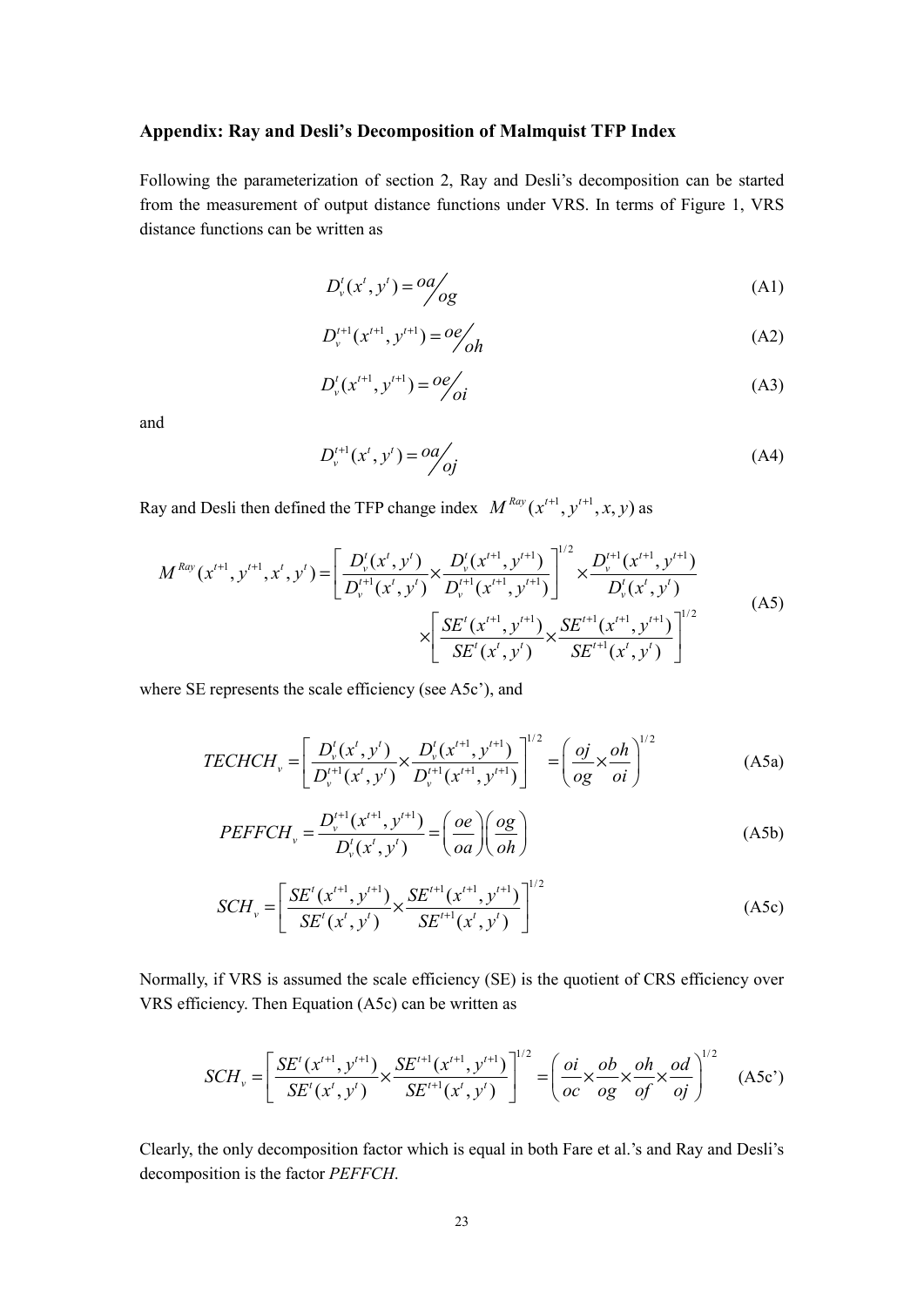If using the ratio forms of various indices as defined in Equation (A5a), (A5b) and (A5c') to replace the corresponding parts in Equation (A5), we get

$$
M^{Ray}(x^{t+1}, y^{t+1}, x^t, y^t) = \left(\frac{oj}{og} \times \frac{oh}{oi}\right)^{1/2} \times \left(\frac{oe}{oa}\right) \left(\frac{og}{oh}\right) \times \left(\frac{oi}{oc} \times \frac{ob}{og} \times \frac{oh}{of} \times \frac{od}{oj}\right)^{1/2}
$$

$$
= \left(\frac{oe}{oa}\right) \left(\frac{ob}{oc} \times \frac{od}{of}\right)^{1/2}
$$
(A6)
$$
= \left(\frac{oe}{of}\right) \left(\frac{ob}{oa}\right) \left(\frac{of}{oc} \times \frac{od}{ob}\right)^{1/2}
$$

Clearly, the right-hand side of Equation (A6) is equal to that of Equation (5) in section 2. That is,

$$
M^{Ray}(x^{t+1}, y^{t+1}, x^t, y^t) = M^{Fare}(x^{t+1}, y^{t+1}, x^t, y^t)
$$
 (A7)

This means that the overall measures of the Malmquist TFP index in Fare et al. (1994) and Ray and Desli (1997) are identical.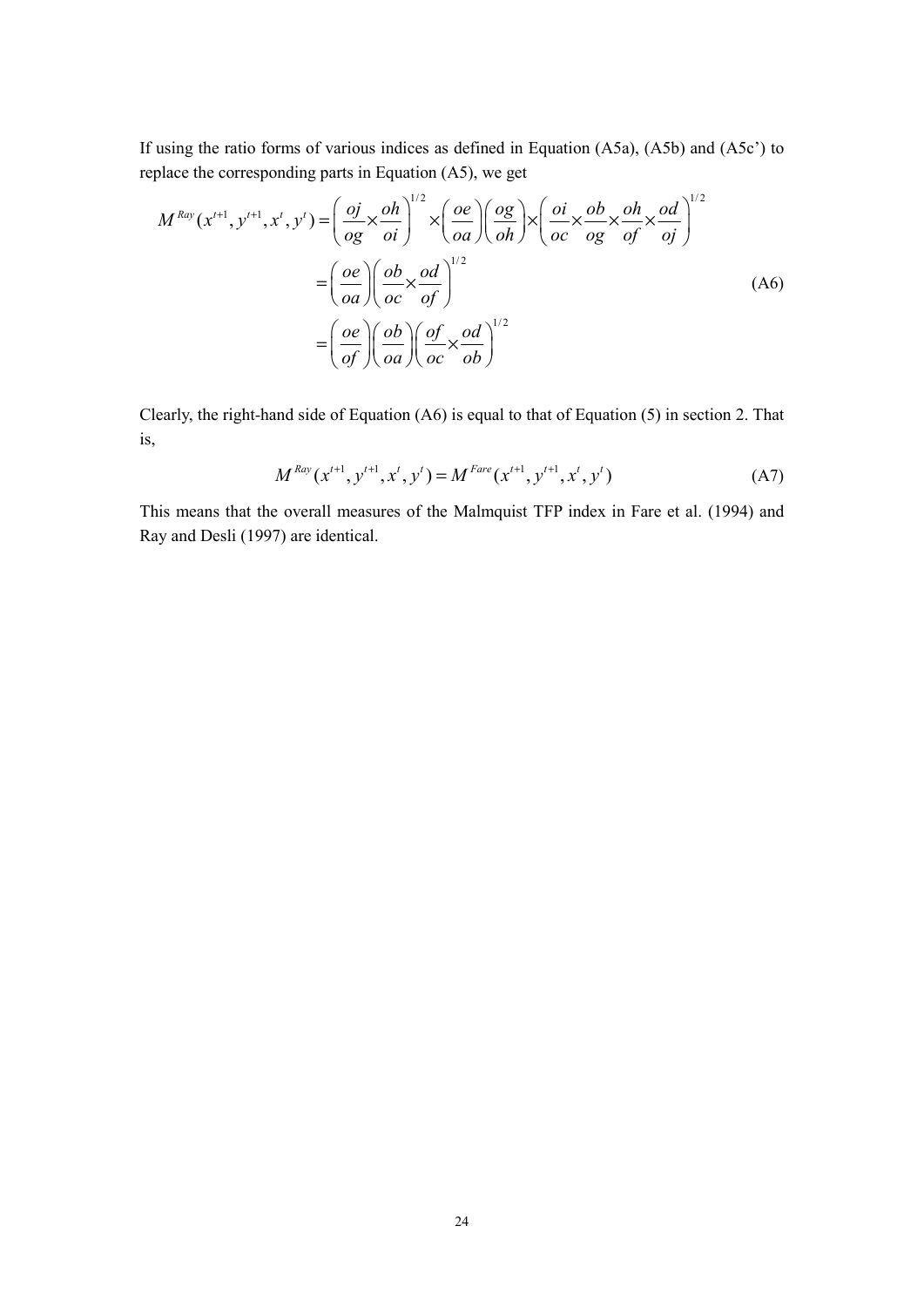## References

Bauer, P. "Decomposing TFP Growth in the Presence of Cost Inefficiency, Nonconstant Returns to Scale, and Technological Progress", The Journal of Productivity Analysis, Vol. 1 (1990), pp. 287-299.

Caves, D., Christen, L., and Diewert, W. "Multilateral Comparisons of Outputs, Inputs, and Productivity Using Superlative Index Numbers", The Economic Journal, Vol. 92 (1982a), pp. 73-86.

Caves, D., Christen, L., and Diewert, W. "The Economic Theory of Index Numbers and the Measurement of Input, Output, and Productivity", Econometrica, Vol. 50 (1982b), pp. 1393-1414.

CED, China Energy Databook (V6.0), Lawrence Berkeley National Laboratory, CA, 2004.

Coelli, T., Rao, D., O'Donnell, C., and Battese, G. An Introduction to Efficiency and Productivity Analysis, Springer: New York, 2005.

Fare, R., Grosskopf, S., Lovell, K., and Pasurka, C. "Multilateral Productivity Comparisons When Some Outputs Are Undesirable: A Nonparametric Approach", The Review of Economics and Statistics, Vol. 71 (1989).

Fare, R., Grosskopf, S., Norris, M., and Zhang, Z. 'Productivity Growth, Technical Progress, and Efficiency Change in Industrial Countries', The American Economic Review, Vol. 84 (1994), pp. 66-83.

Fare, R., Grosskopf, S., and Roos, P. "Productivity and Quality Changes in Swedish Pharmacies", International Journal of Production Economics, Vol. 39 (1995), pp. 137-147.

Fare, R., Grosskopf, S., and Tyteca, D. "An Activity Analysis Model of the Environmental Performance of Firms – Application to Fossil-fuel-fired Electric Utilities", Econlogical Economics, Vol. 18 (1996), pp. 161-175.

Fixler, D. A Commercial Bank Output Price Index, BLS Working Paper 179, Washington, D.C., 1988.

Fixler, D. and Zieschang, K. "Incorporating Ancillary Measures of Process and Quality Change into a Superlative Productivity Index", The Journal of Productivity Analysis, Vol. 2 (1992), pp. 245-267.

Giannakis, D., Jamasb, T., and Pollitt, M. "Benchmarking and Incentive Regulation of Quality of Service: An Application to the UK Electricity Distribution Networks", Energy Policy, Vol. 33 (2005), pp. 2256-2271.

Grifell-Tatje, E. and Lovell, C. "A Note on the Malmquist Productivity Index", Economics Letters, Vol. 47 (1995), pp. 169-175.